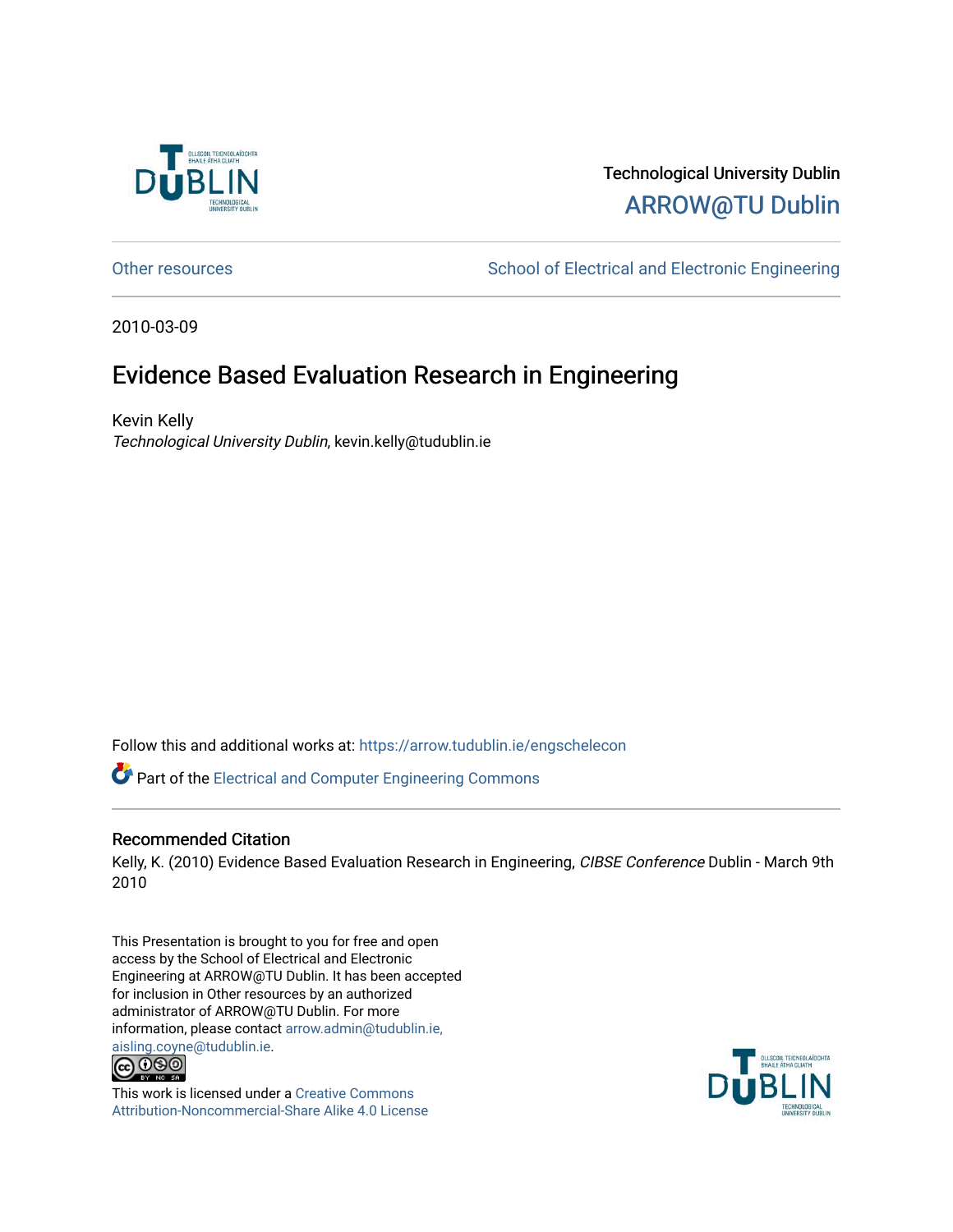

### **Presentation to CIBSE Conference Dublin - March 9th 2010**

### *Evidence based Evaluation (RESEARCH)* in Building Services Engineering

**Dr Kevin Kelly School of Electrical Engineering DIT [kevin.kelly@dit.ie](mailto:kevin.kelly@dit.ie) <http://eleceng.dit.ie/kkelly/>**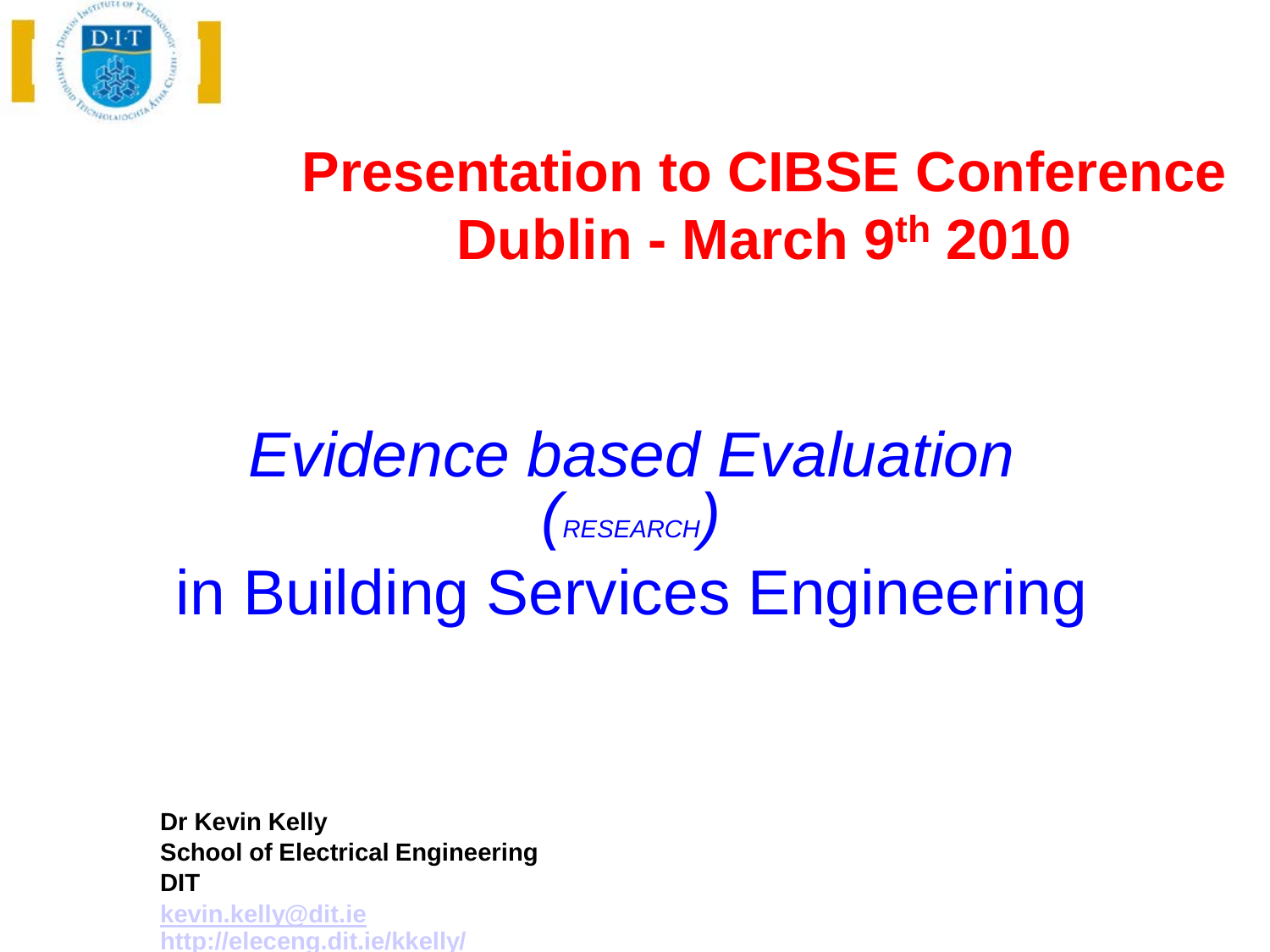

### **The Irish Economy 1988 - 2004**

**1988**

**1997 2004**





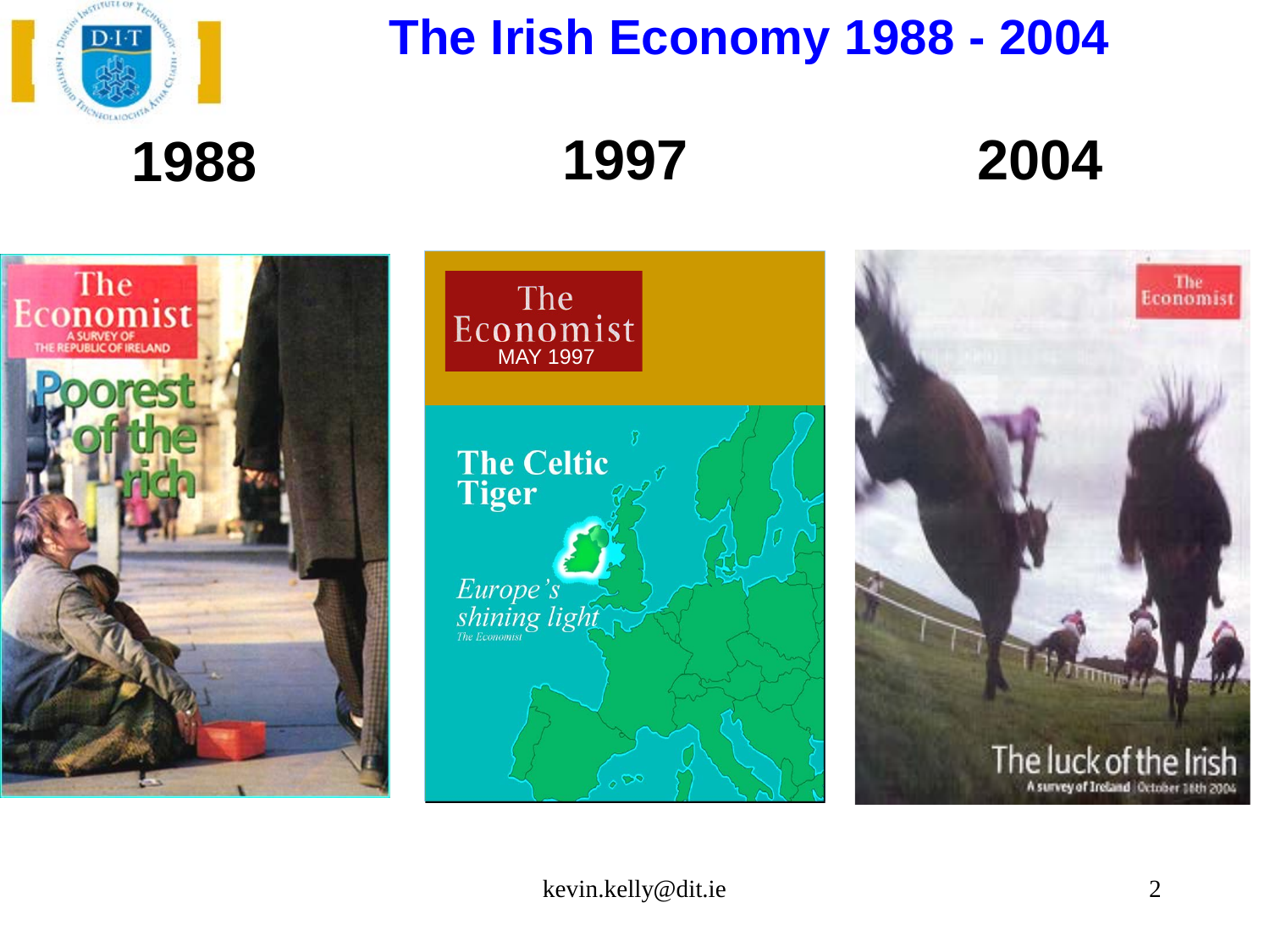

## **The Celtic Tiger Roared Ahead**

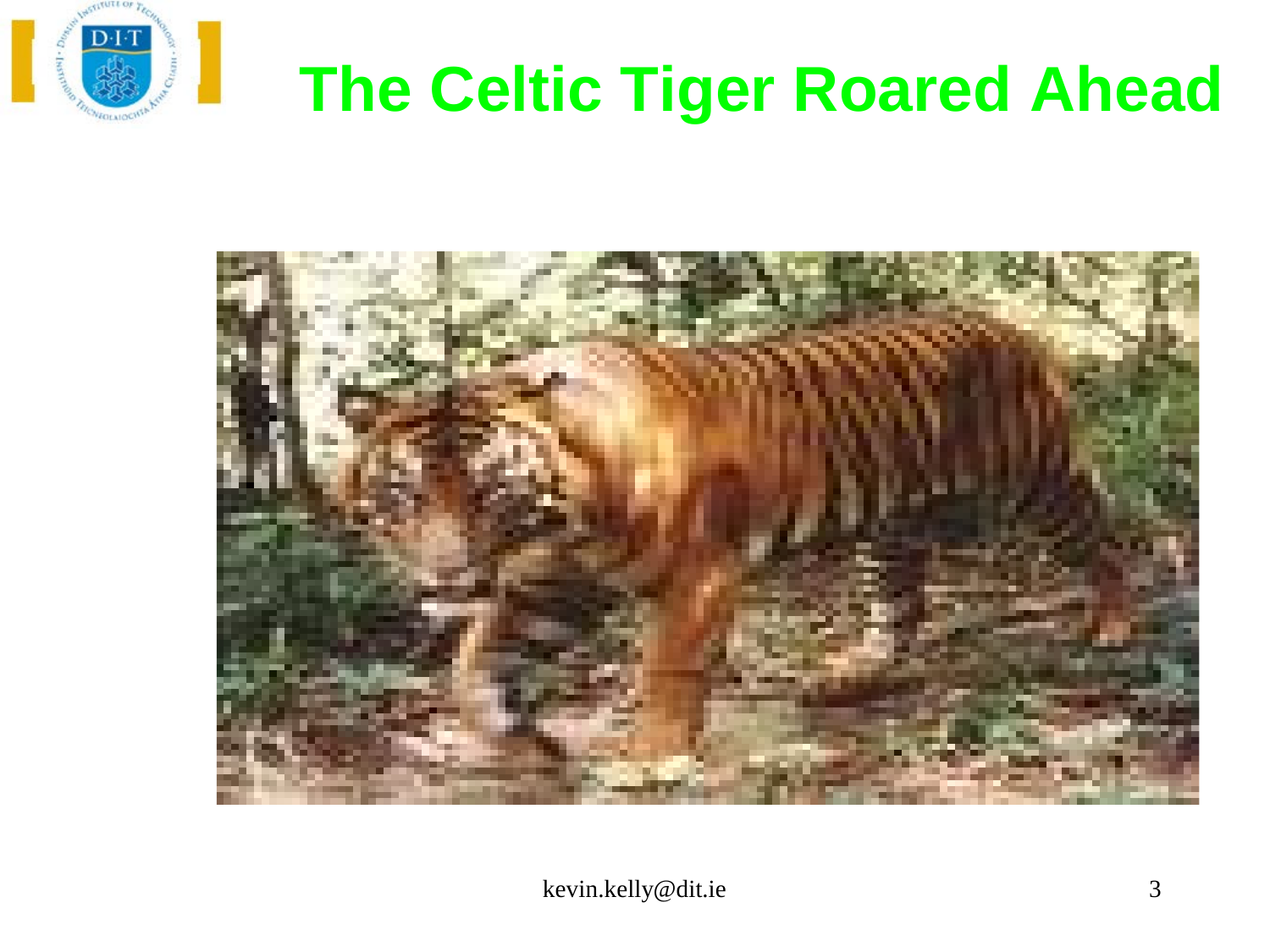

# Boom to Gloom overnight

- Crisis management
- Survival?
- **Scaling Down**
- Unemployment
- Trying to Identify New **Opportunities**
- Trying to Identify New Ways of Doing Things

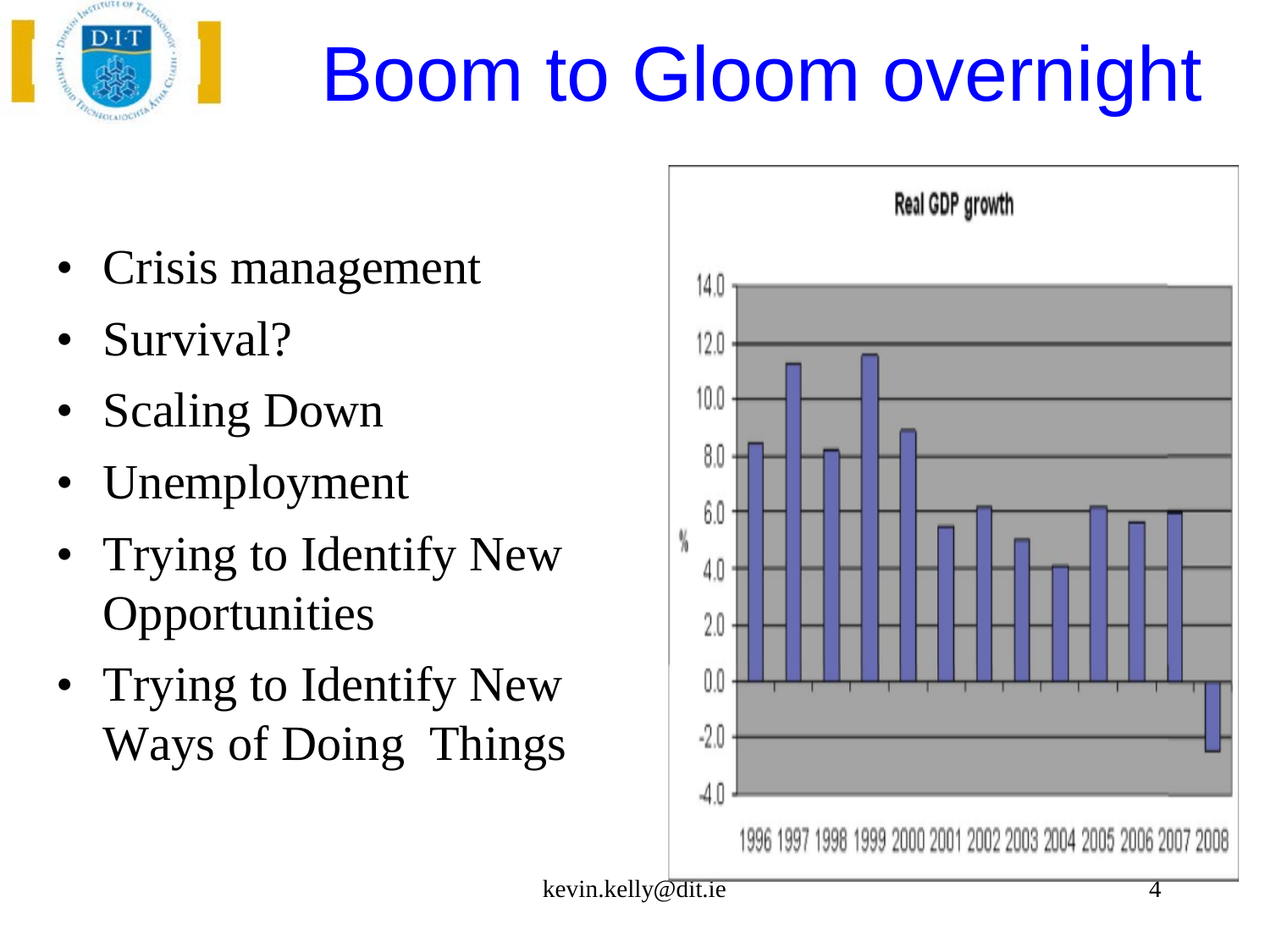

# Where to Now?

- *A Learning Organisation responds quickly to a changing environment. For this to happen effectively, change has to occur from all parts of the organisation in a flatter structure and communication has to be excellent. Decisions are based on an analysis of evidence and the Learning Organisation is ever evolving….* Senge (1991)
	- Also Schon *The Reflective Practitioner*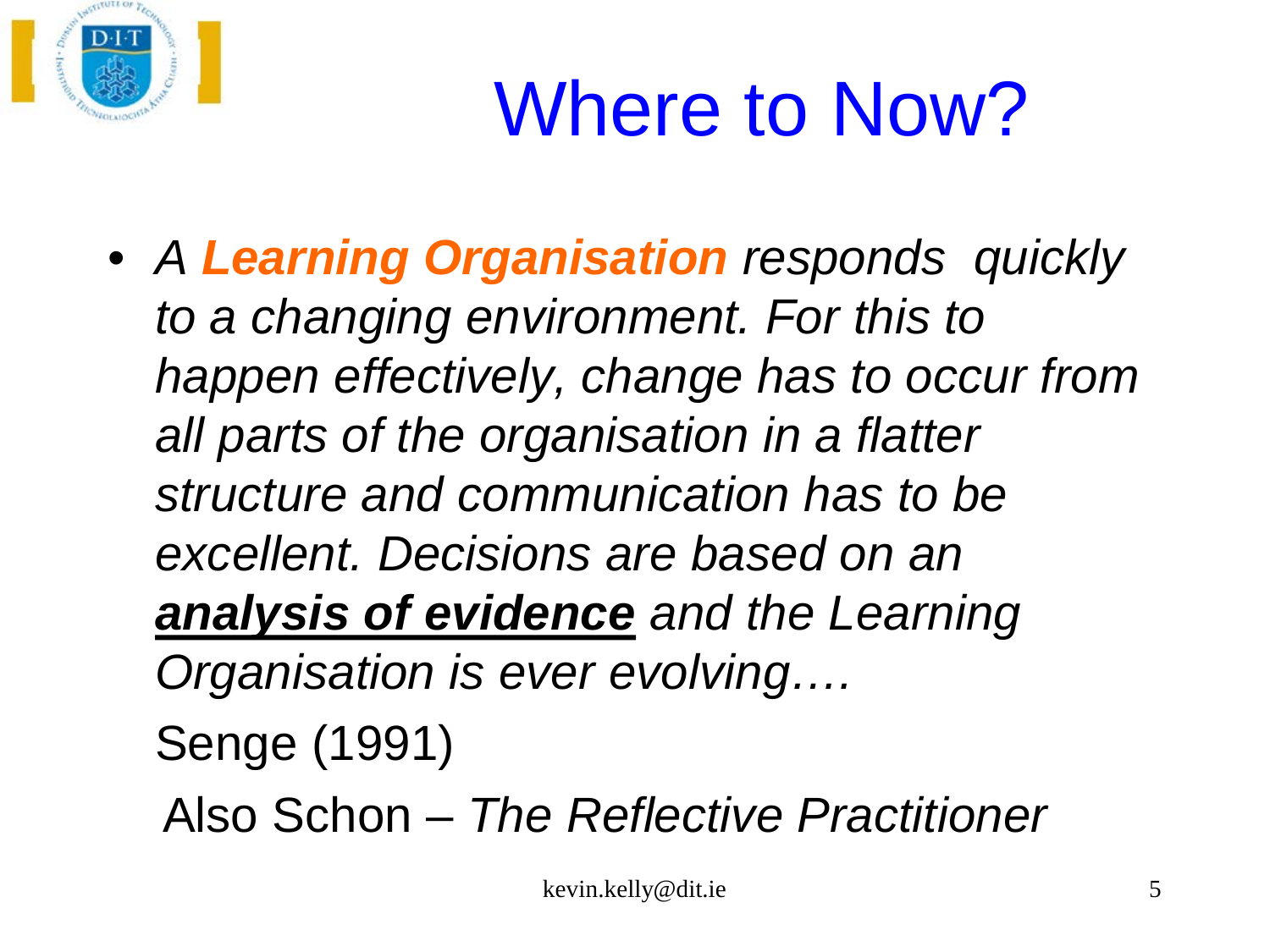

# Analysis of Evidence

Evidence/data from:

- External Environment
- Internal Environment
	- Processes
	- Projects
	- Innovations…..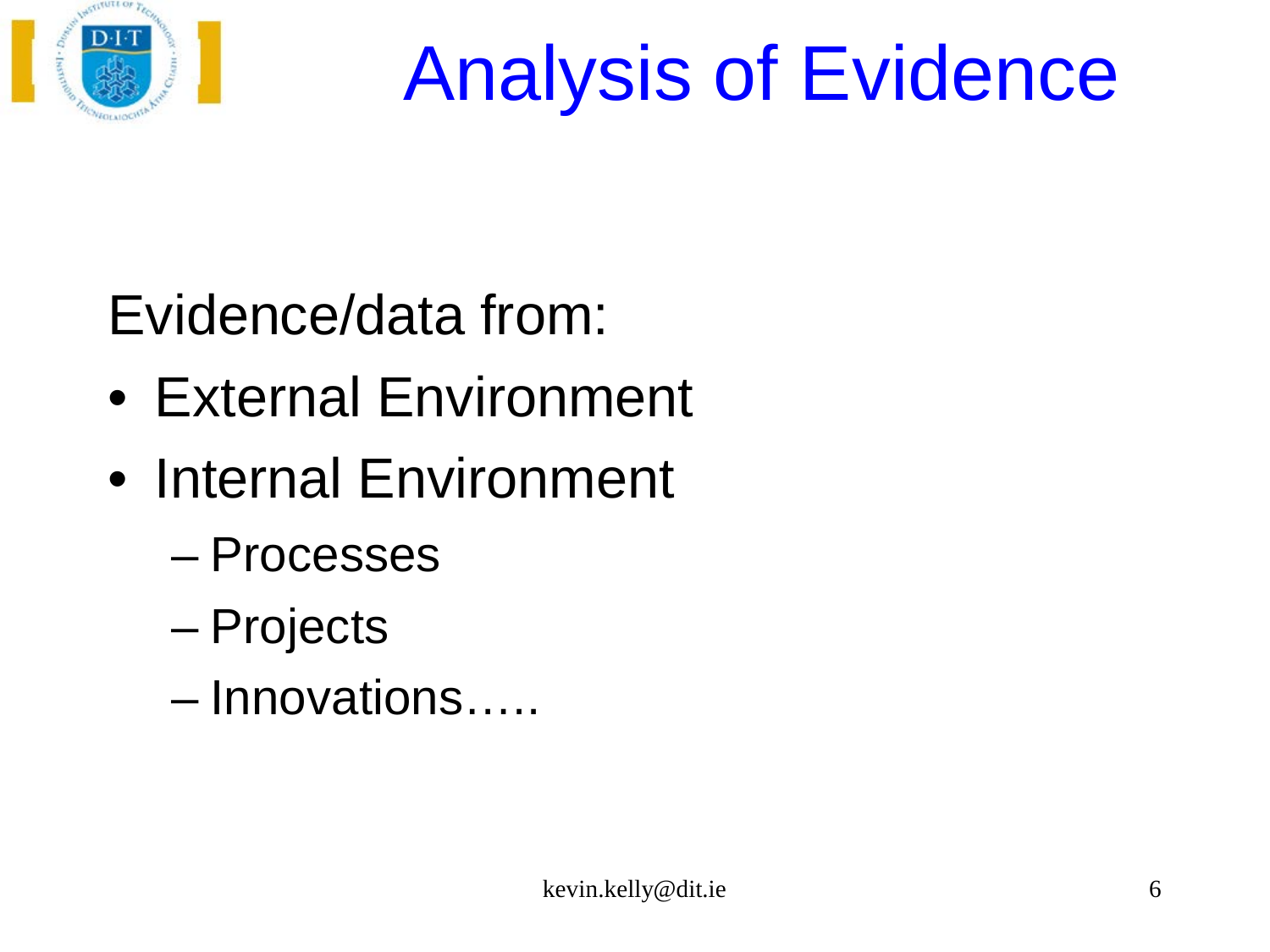

## Evaluation – Is this Research?

### Yes, it can be if you are examining real value through a **critical analysis of data (evidence)…**

Let us now look at opportunities and how Evaluation Research applies to projects and innovations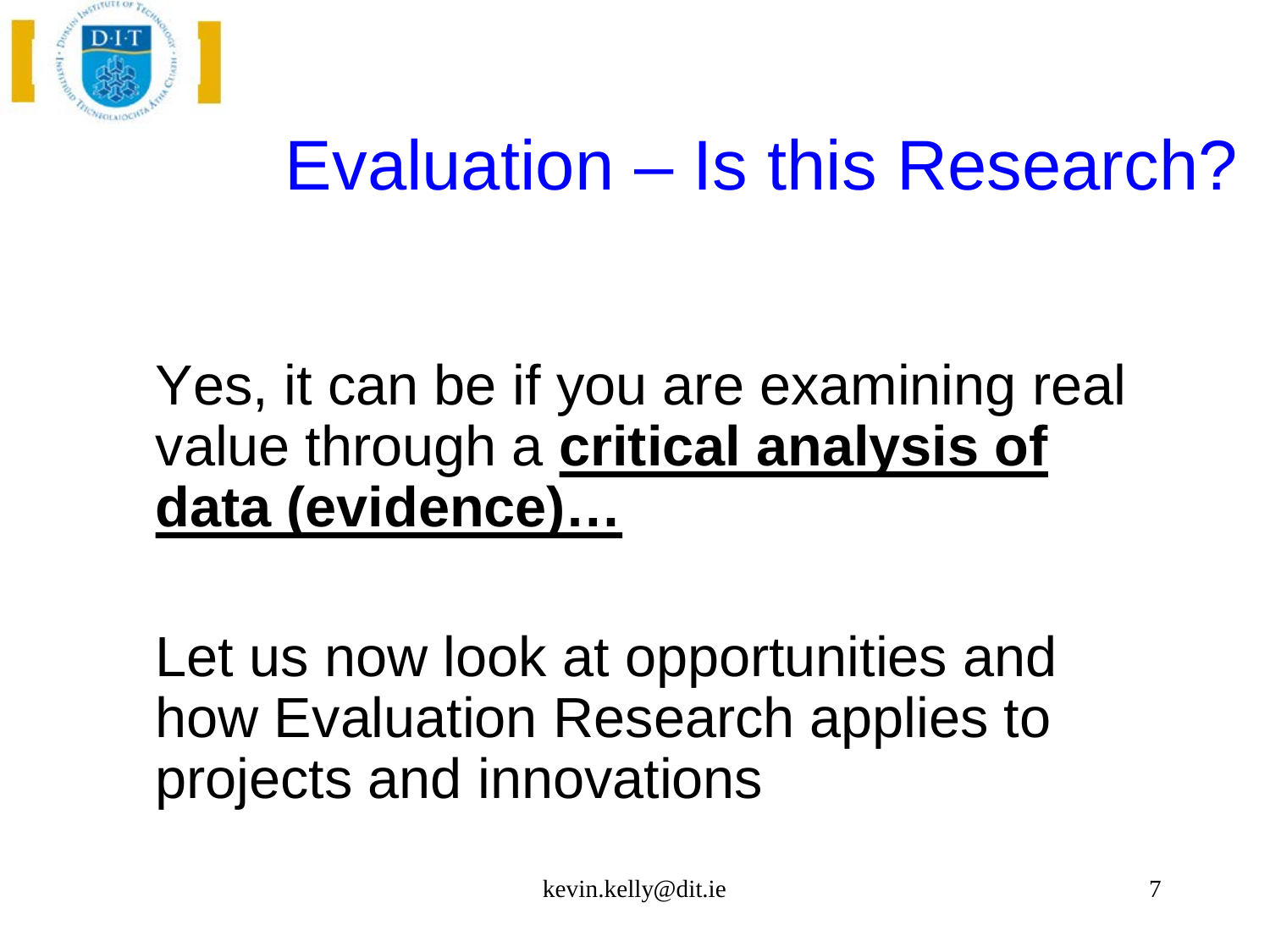## Opportunities with the Sustainability of Buildings



www.wind-energie.de

**Slide Collection 'Wind Energy'** © German Wind Energy Association

D∙I≓

**Scenarios and Potentials** 

Energy Sceanrio 2050 - simplified version according to H.Lehmann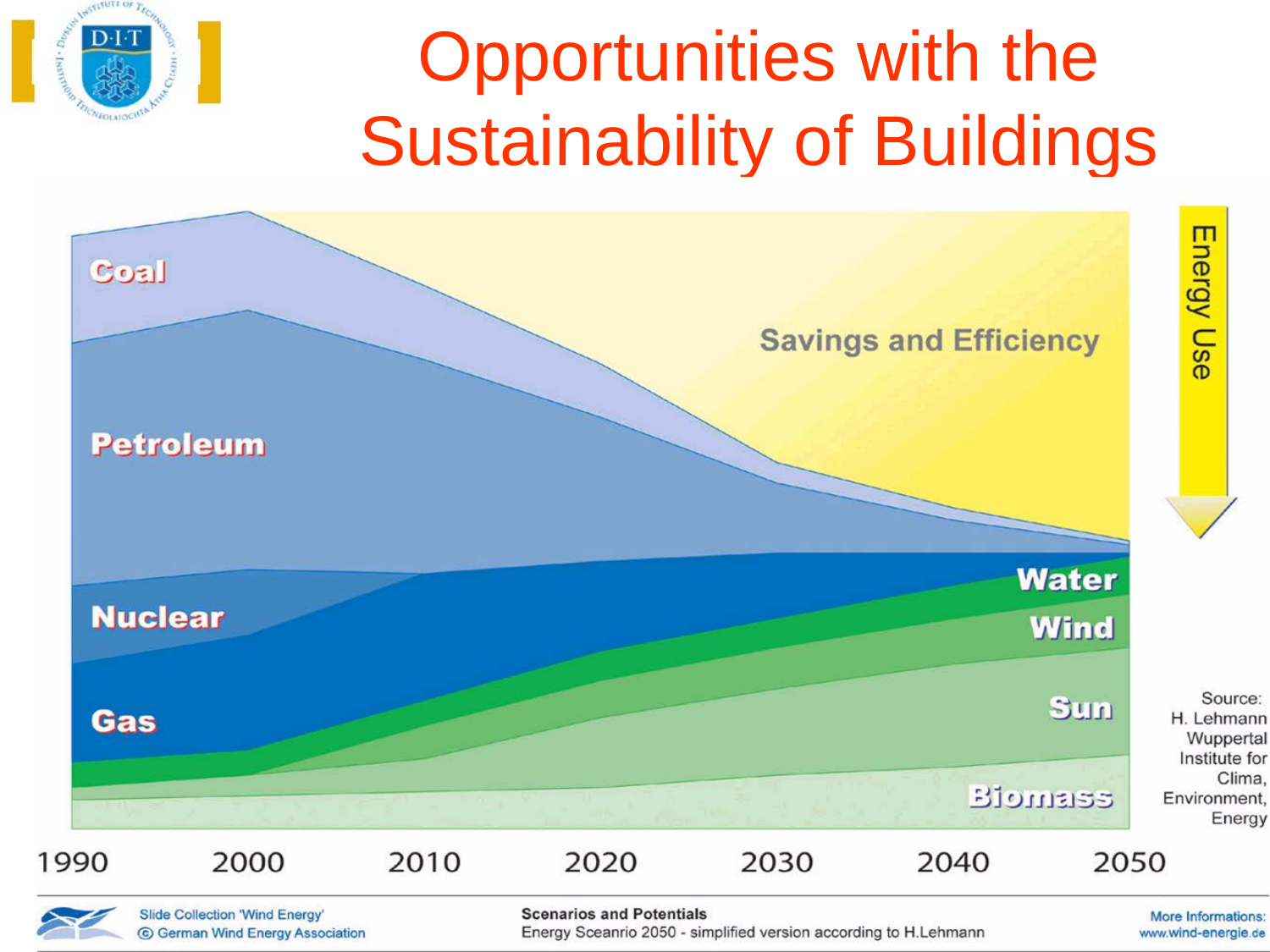

# Existing Buildings

Opportunities:

- Energy Reduction
- Increased Use of LZC technologies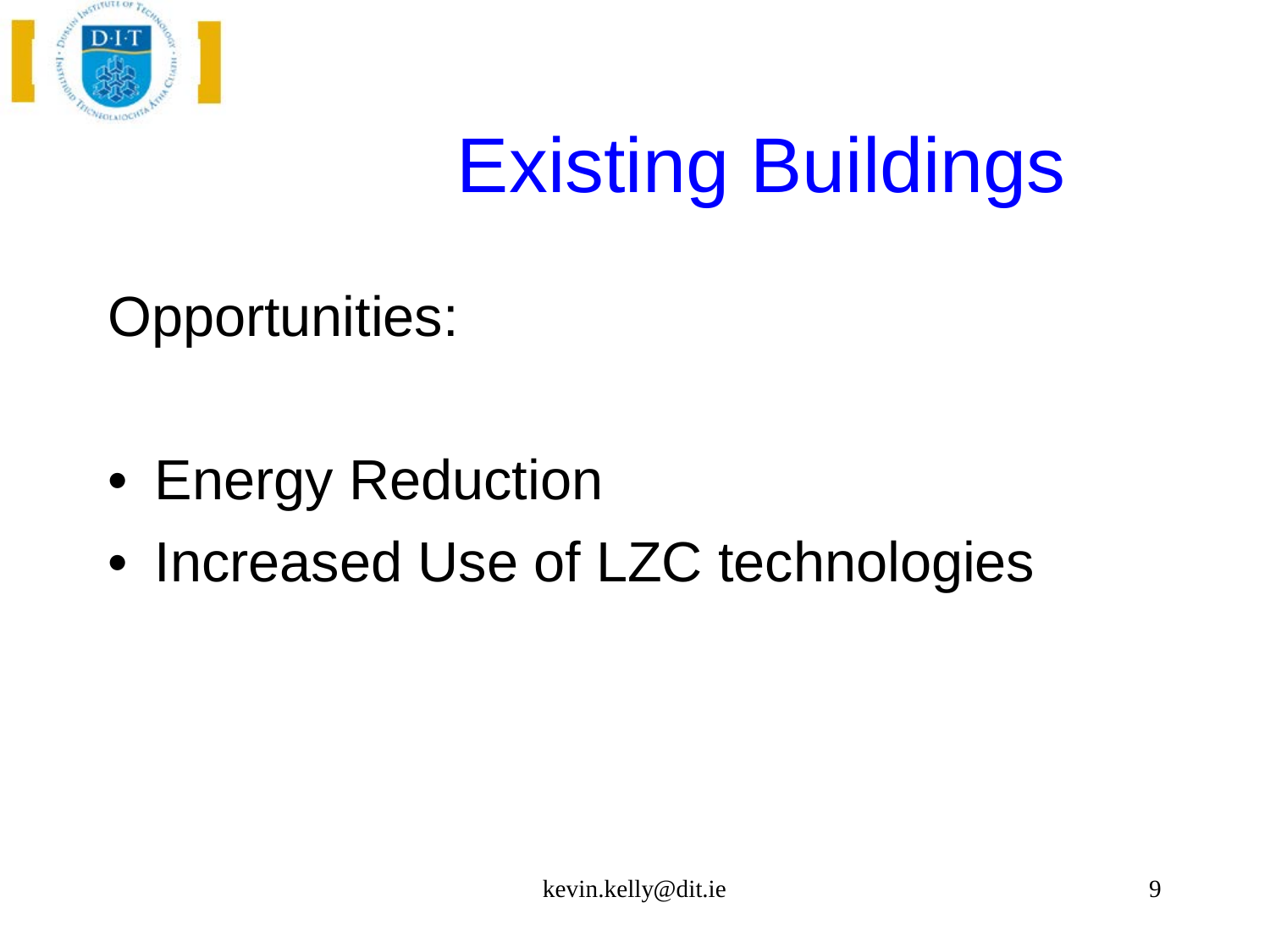

# Convincing the Client?

Two possibilities perhaps:

- **Ideologically? OR**
- **Evidence Based Evaluation** of Economic and other benefits to the client

## **Which do you think is best?**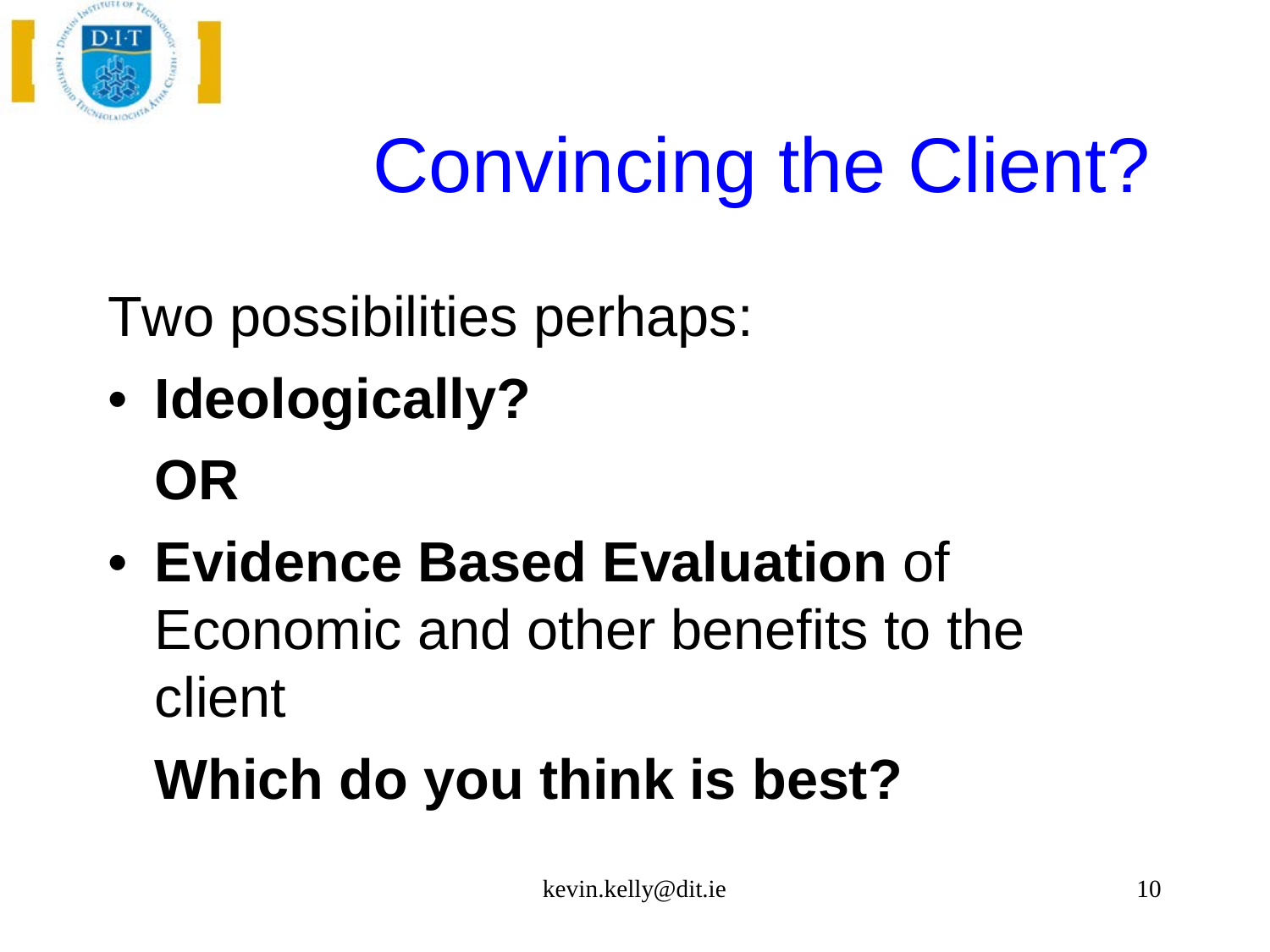

# Evidence Based Evaluation?

- This is Rigorous Research
	- *Critical analysis* of evidence and more…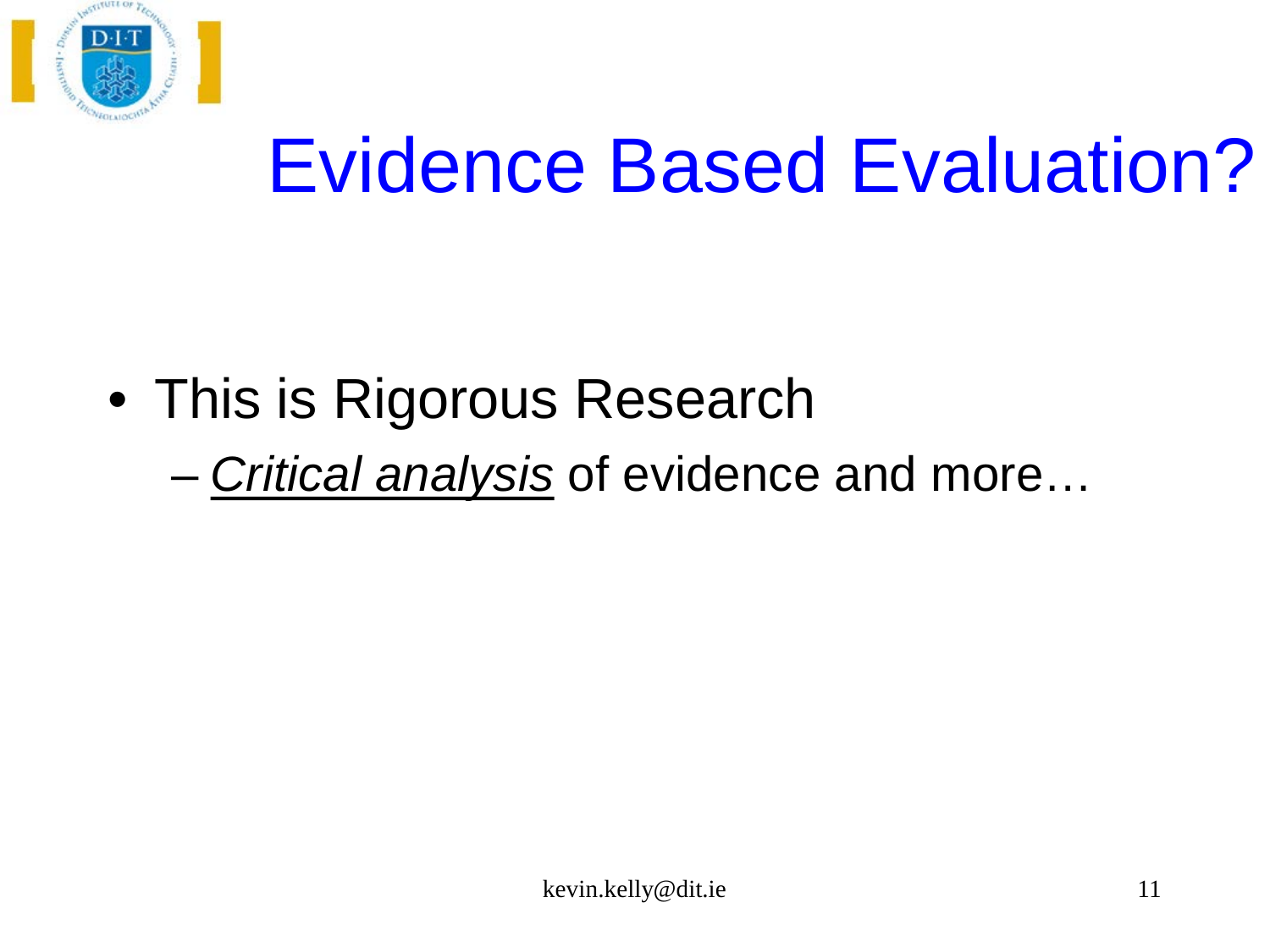

# What it is Not

- Selective sampling of successful innovations or selective use of some data that suits an argument from a particular project
	- This might be seen by some as just propaganda & sales talk, if so will a discerning client looking for value not see through it?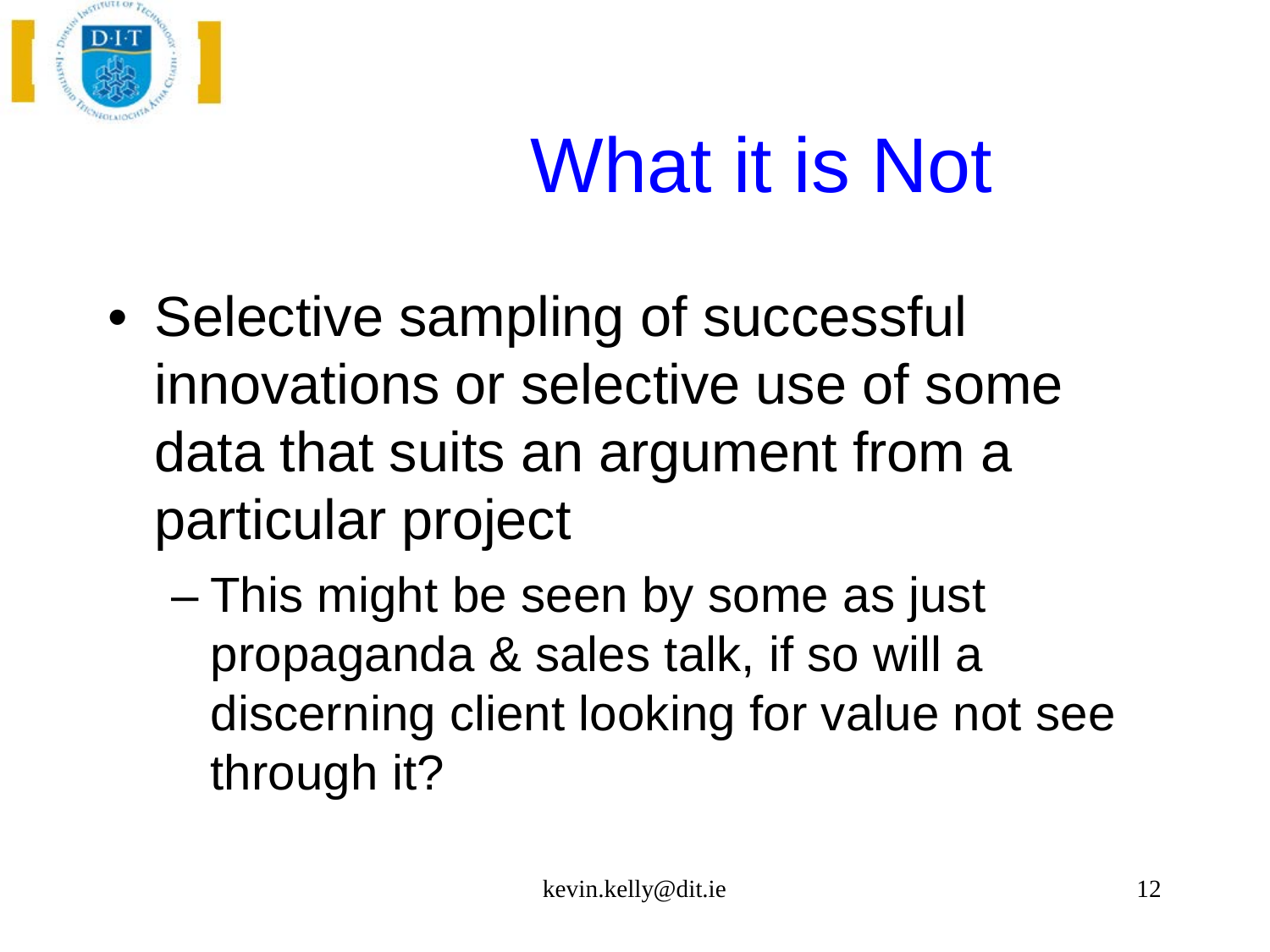

## Over Promising & Under Delivering

### Payback to Client:

- Micro-Generation
	- $-$  PV?
	- Wind?
	- GSHP?

## How is this evaluated?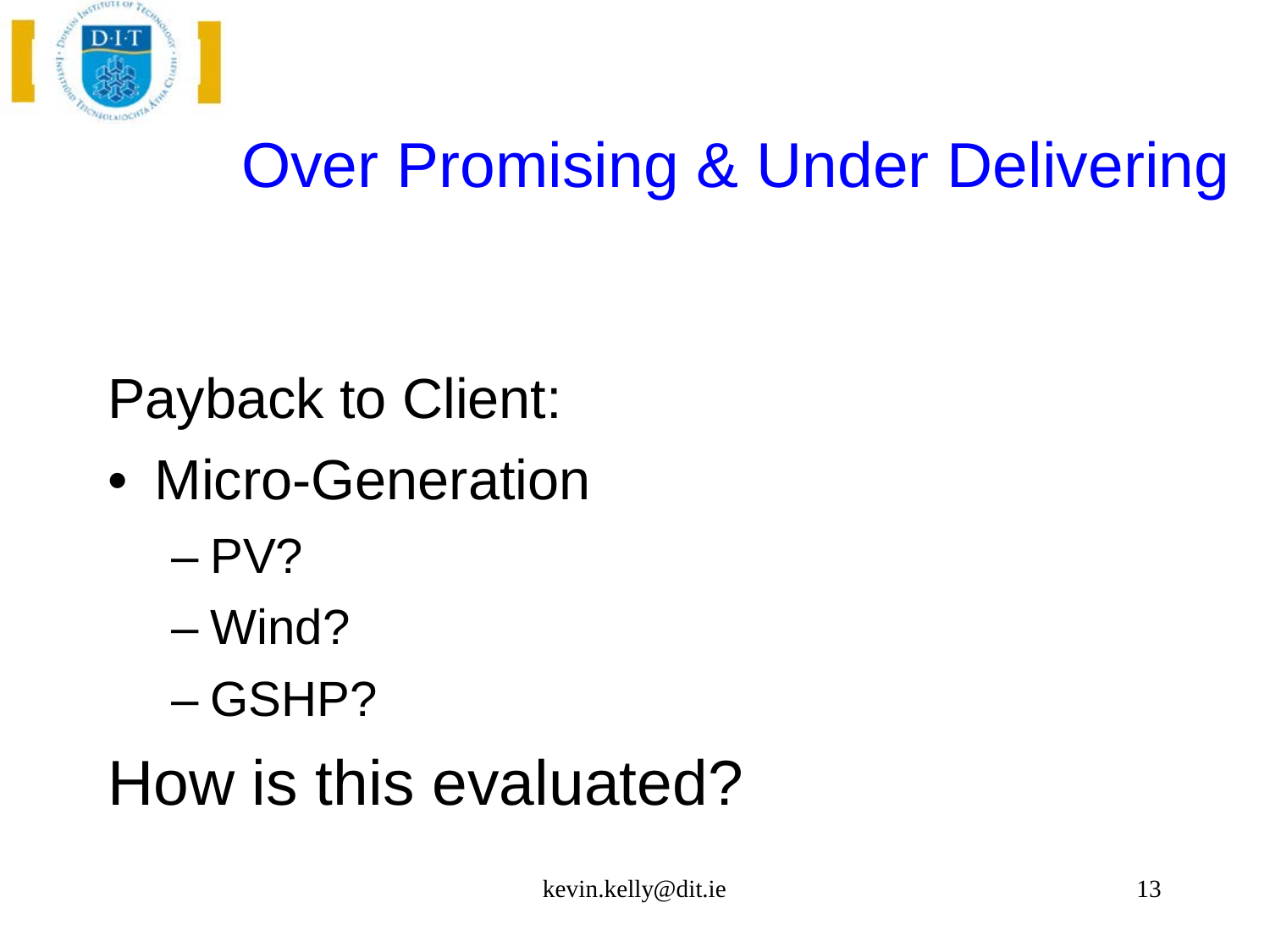

## Where are best returns with retro fits?

- Insulation?
- Infiltration?
- Lighting?
- CHP?

### How do you find out?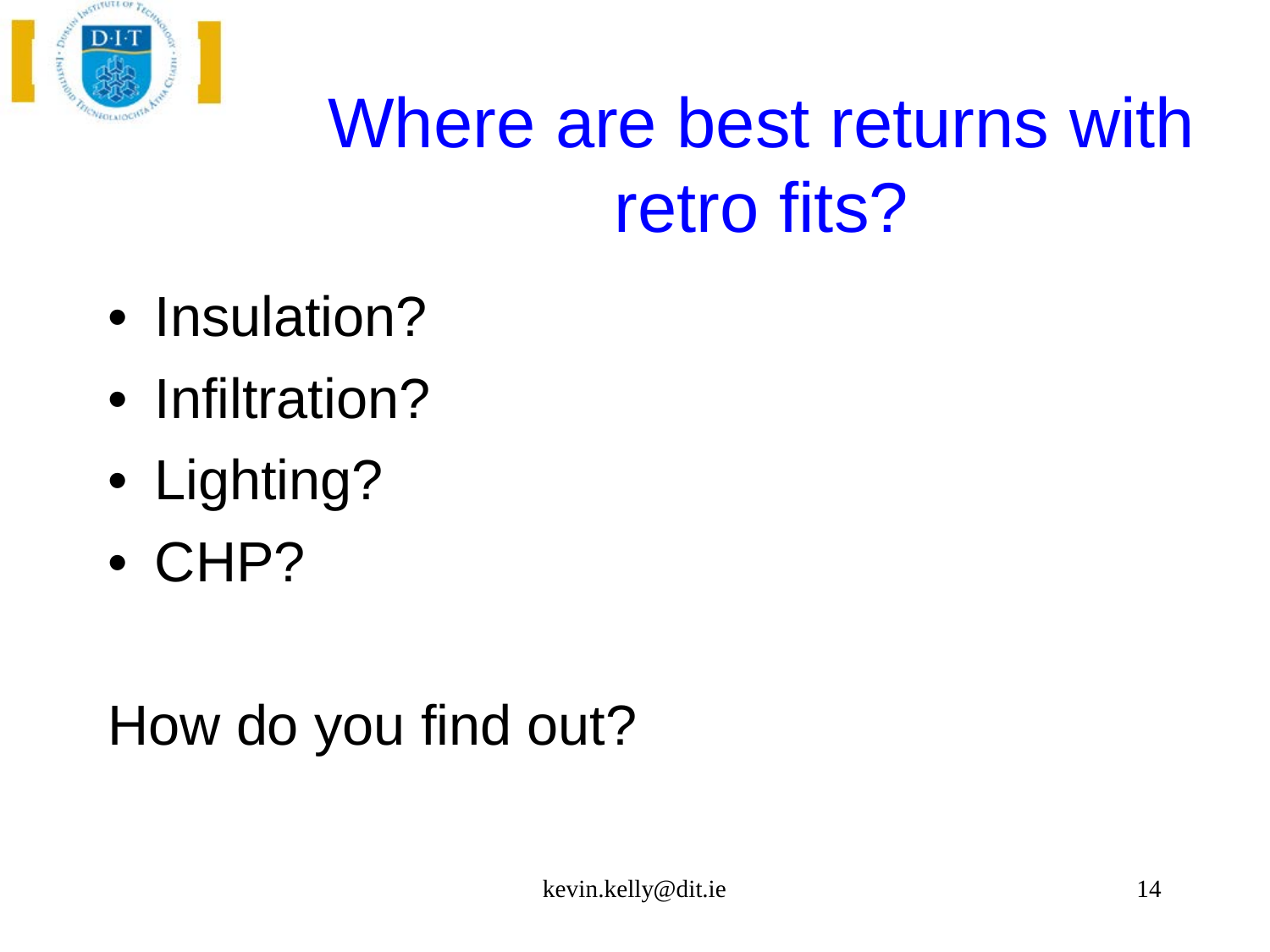

## From Wyatt (CIBSE

#### **Service Sector Buildings**

**Fig.16** 

| <b>Service Sector Buildings</b> |                                      |                |                |                        |                  |                      |          |                    | Fig.16         |
|---------------------------------|--------------------------------------|----------------|----------------|------------------------|------------------|----------------------|----------|--------------------|----------------|
|                                 | <b>END</b><br><b>USES</b>            |                |                | න්                     |                  |                      |          |                    |                |
| <b>SUBSECTOR</b>                | Annual<br>Carbon<br><b>Emissions</b> | Catering       | Computing      | Ventilation<br>Cooling | Space<br>Heating | Hot Water<br>Heating | Lighting | Other <sup>3</sup> | <b>TOTALS</b>  |
| Commercial                      | %                                    | 4              | 12             | 4                      | 51               | 5                    | 23       | 1                  | 10             |
| <b>Offices</b>                  | MtC                                  | 0.09           | 0.28           | 0.09                   | 1.17             | 0.12                 | 0.53     | 0.02               | 2.3            |
| Communication                   | %                                    | 5              | 3              | 6                      | 19               | 3                    | 62       | 4                  | 3              |
| & Transport                     | MtC                                  | 0.03           | 0.02           | 0.04                   | 0.13             | 0.02                 | 0.43     | 0.02               | 0.69           |
| Education                       | $\frac{0}{6}$                        | 9              | 3              | 3                      | 53               | $\overline{7}$       | 23       | $\overline{2}$     | 12             |
|                                 | MtC                                  | 0.25           | 0.08           | 0.08                   | 1.46             | 0.2                  | 0.63     | 0.06               | 2.76           |
|                                 | $\frac{0}{0}$                        | 8              | 13             | $\overline{2}$         | 60               | 6                    | 10       | 1                  | $\overline{7}$ |
| Government                      | <b>MtC</b>                           | 0.13           | 0.21           | 0.03                   | 0.97             | 0.09                 | 0.16     | 0.02               | 1.61           |
| Health                          | %                                    | 6              | $\overline{2}$ | 1                      | 54               | 11                   | 25       | 1                  | 8              |
|                                 | MtC                                  | 0.11           | 0.04           | 0.02                   | 1.00             | 0.2                  | 0.45     | 0.02               | 1.84           |
| Hotel &                         | $\frac{0}{6}$                        | 28             | 1              | 4                      | 37               | 17                   | 12       | 1                  | 15             |
| Catering                        | MtC                                  | 0.97           | 0.03           | 0.14                   | 1.28             | 0.59                 | 0.41     | 0.03               | 3.45           |
| Retail                          | $\%$                                 | 16             | 3              | $\overline{7}$         | 31               | 3                    | 38       | $\overline{2}$     | 18             |
|                                 | MtC                                  | 0.67           | 0.12           | 0.29                   | 1.28             | 0.12                 | 1.58     | 0.08               | 4.14           |
| Sports &                        | $\frac{0}{6}$                        | 10             | $\overline{2}$ | $\overline{7}$         | 41               | 12                   | 25       | 3                  | 4              |
| Entertainment                   | MtC                                  | 0.09           | 0.02           | 0.06                   | 0.38             | 0.11                 | 0.23     | 0.03               | 0.92           |
| Warehousing<br>Others           | $\frac{0}{6}$                        | $\overline{2}$ | 5              | 20                     | 32               | 3                    | 35       | 3                  | 6              |
|                                 | MtC                                  | 0.03           | 0.07           | 0.28                   | 0.44             | 0.04                 | 0.48     | 0.04               | 1.38           |
|                                 | $\frac{0}{0}$                        | 3              | 4              | $\overline{2}$         | 54               | 11                   | 22       | 4                  | 17             |
|                                 | MtC                                  | 0.12           | 0.16           | 0.08                   | 2.1              | 0.43                 | 0.86     | 0.16               | 3.91           |
|                                 | %                                    | 12             | 5              | 5                      | 46               | 9                    | 22       | 1                  | 100            |
| <b>TOTALS</b>                   | MtC                                  | 2.76           | 1.15           | 1.15                   | 10.58            | 2.07                 | 5.06     | 0.23               | 23MtC          |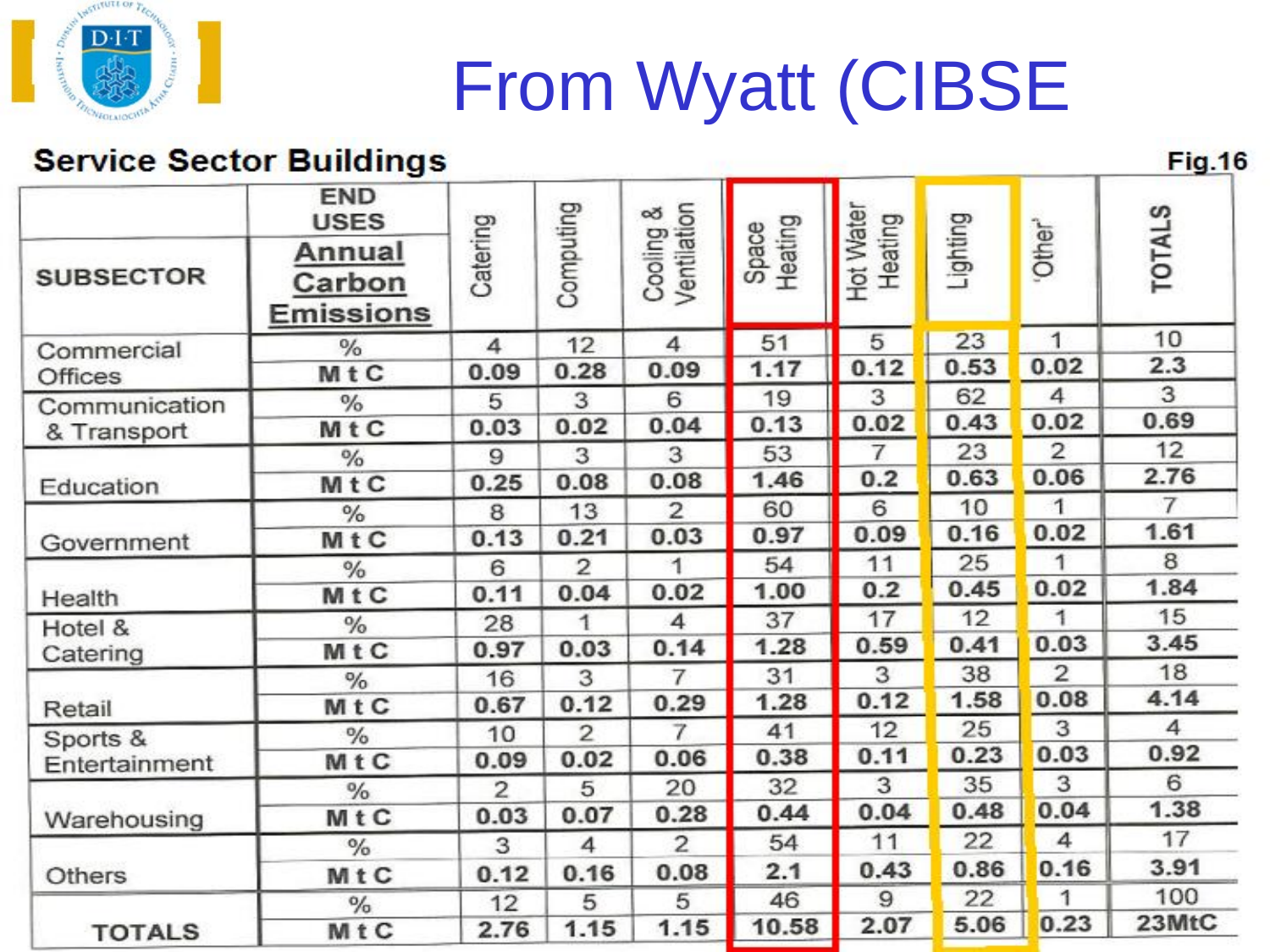



Rigorous analysis of data & evidence

- Examine what others have found out
- Identify questions to be answered
- Gather data required to answer
- Analyse the data critically
- Draw conclusions including what has not been adequately answered and identify future research questions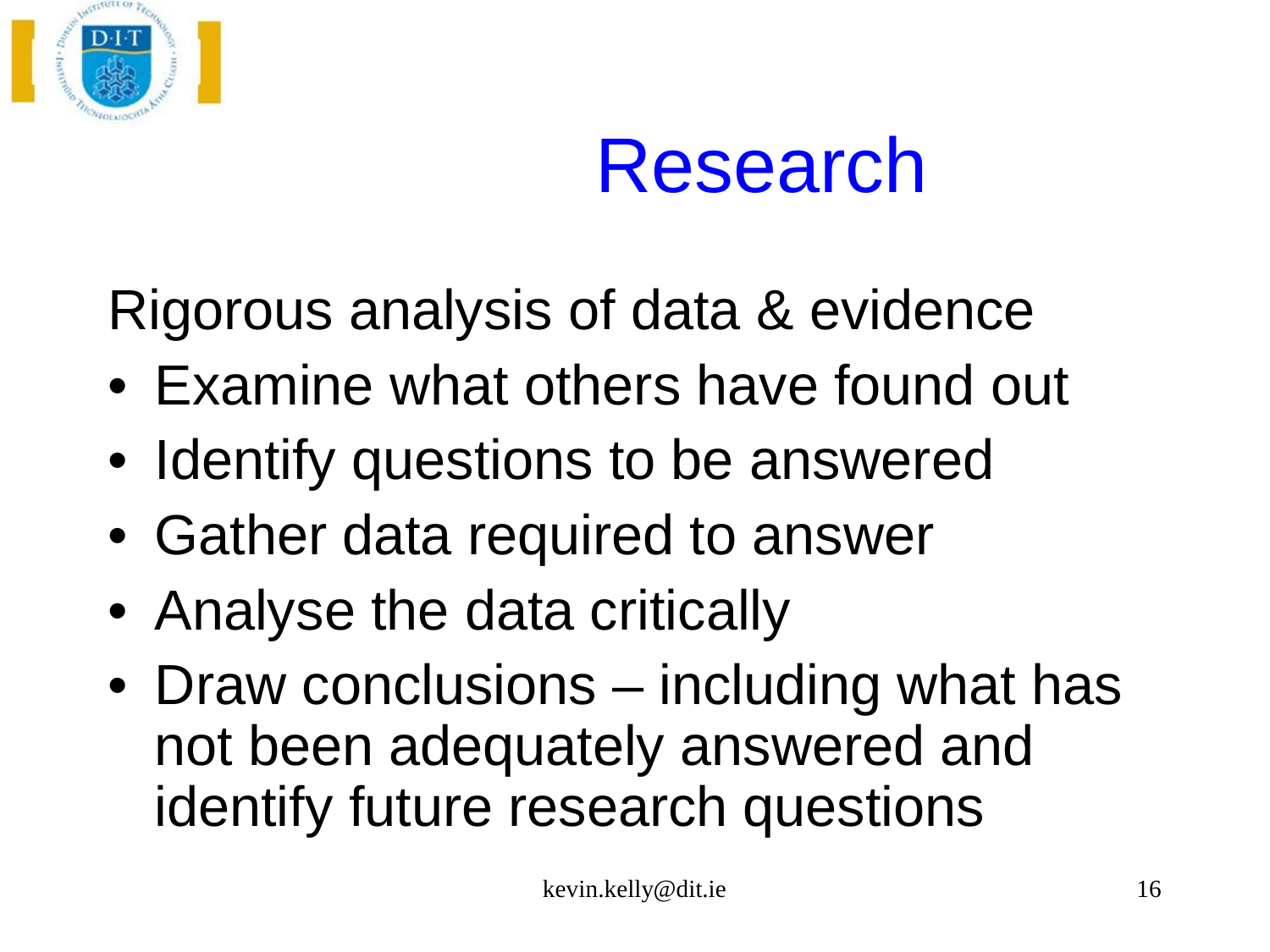

Is Evaluation research happening widely in our industry in Ireland?

The anecdotal evidence I have gathered operating two research events for CIBSE suggests not…:

- *We can't do research because we don't have a lab…*
- *We don't have time for that…*
- *We can't tell you what went wrong because we would look bad…. but we know*
- *If only we could afford it…*
- *Our company does not have research skills*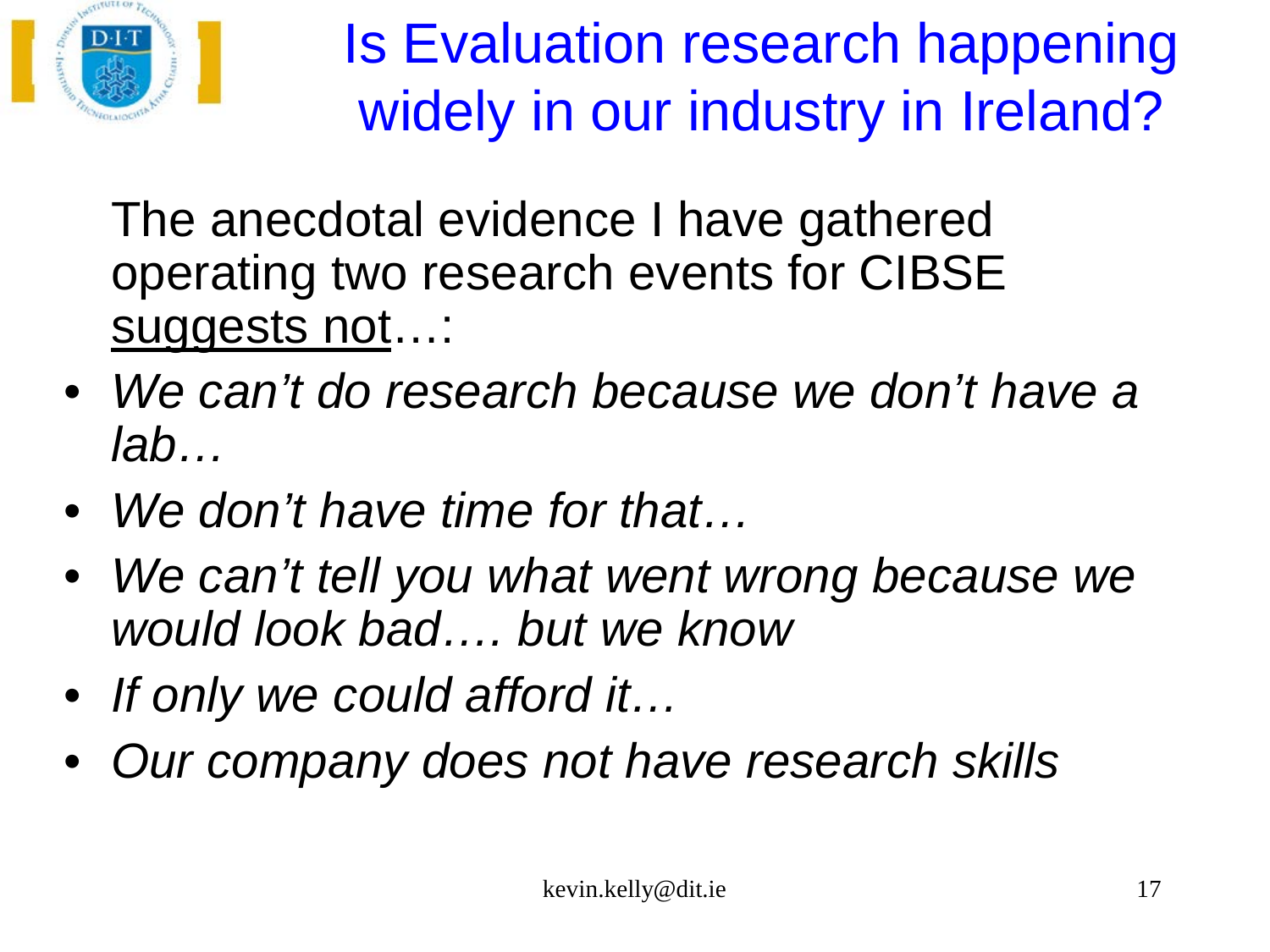

# Panic Situation

*Post Graduate Student:*

• *My thesis/research is blown, they have disconnected and discarded the daylight controls because they were causing too many problems – this is the third building where this has happened.*

*My Reaction:*

*Wow what a great research question:*

*Why has this happened three times?*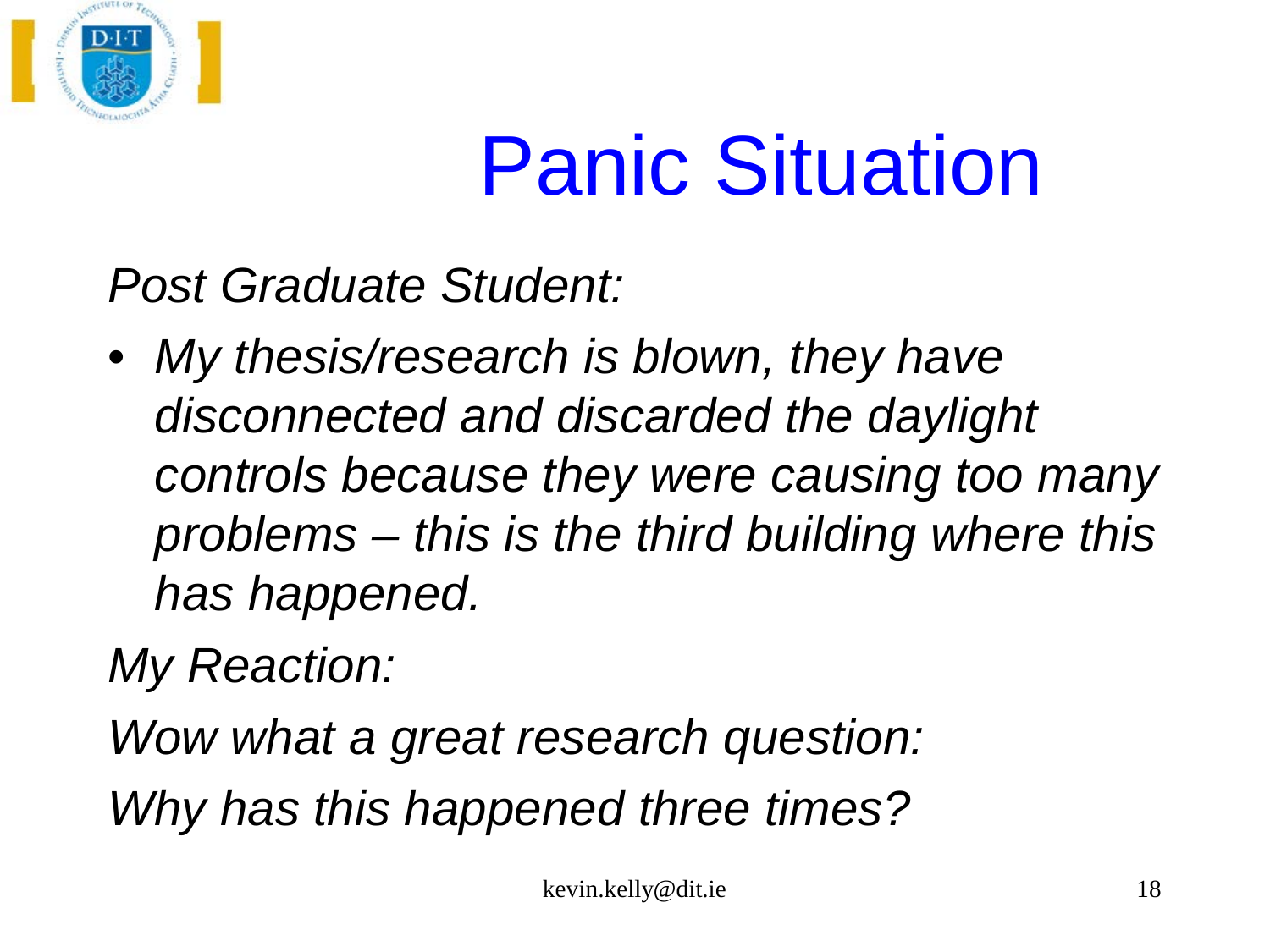

# Methodology for this RQ

- If you want to find out what people think, then ASK them…Interview data is referred to in research as *Qualitative Data*…This is often viewed with suspicion but it applies well when exploring what is happening…
- It often helps define tighter research questions which can then be answered with Quantitative Data...It is with quantitative data that traditional scientists and engineers are often most comfortable
- Perhaps conclusions are best drawn from Quantitative data? But Qualitative data can be very informative – you may be gathering many years of experience and knowledge  $-$
- Qualitative Data is much underused in Engineering but it can be very insightful – when properly applied and with academic rigour.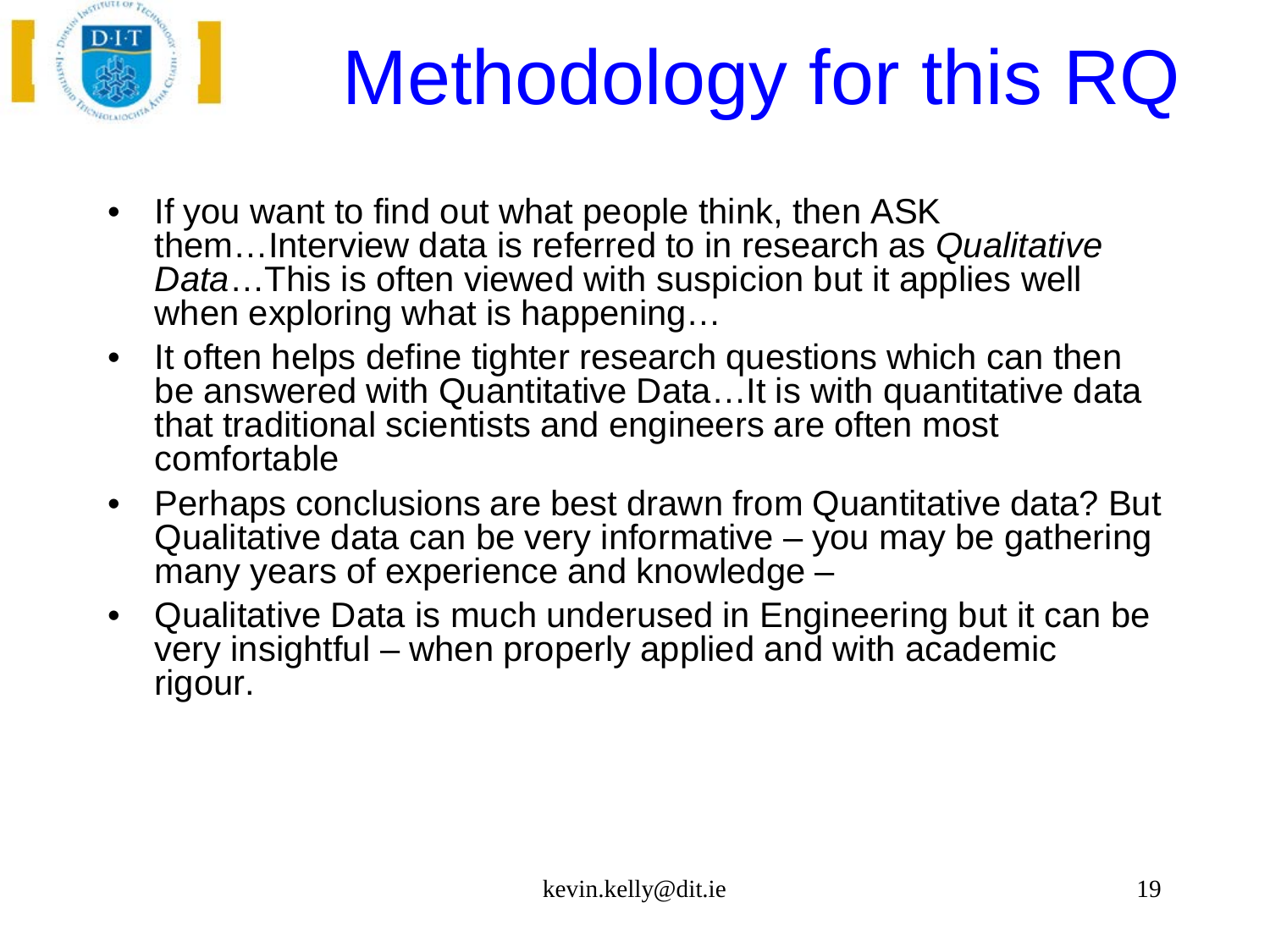

# C.Eng requirements ..

- **Historically the academic requirement was an honours degree** 
	- **Where successful graduates regurgitated the information provided by** *Expert* **Lecturers**
	- **Experience in recent years based on working in a high demand environment (lots of work available)**

## **BUT TIMES ARE CHANGING FAST**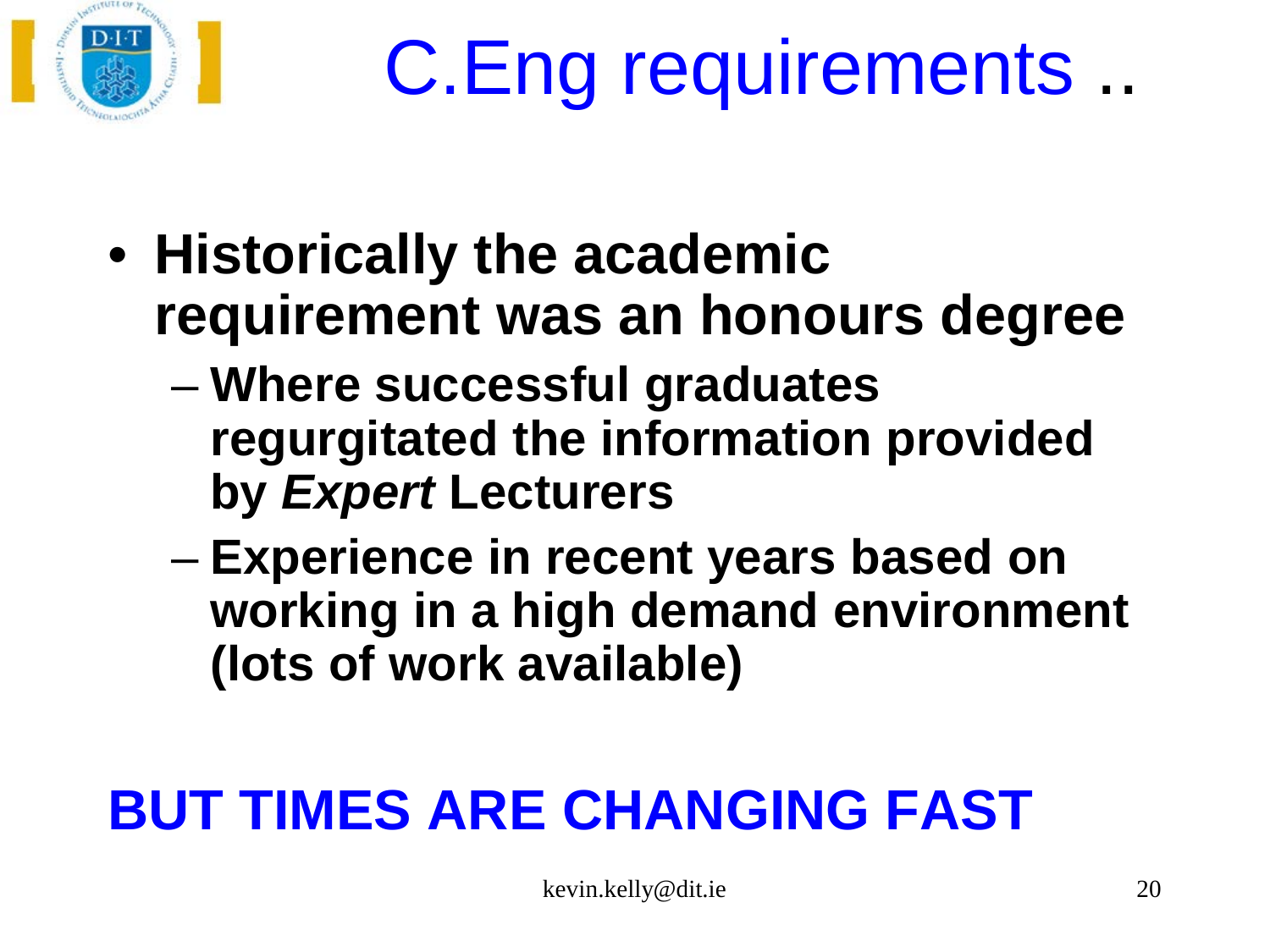

## Masters participants (mature) ME & MSc programmes

- **Master Degree studies normally require individuals perform at least one piece of research for their dissertation**
- **My experience with some mature masters students:**
	- **Very knowledgeable & experienced in engineering**
	- **Presentations and reports are usually written well –**

**BUT Conclusions are often drawn which may extrapolate outside what was found and sometimes they lack adequate evidence or rigour, particularly wrt critical analysis. Perhaps they are more used to using data to propagate a view or argument rather than to find out something and add to knowledge?**

- **Research is about adding to knowledge, you need an open mind….**
- **Then – the findings can be used to support a commercial argument but not the other way around, at least not in my view**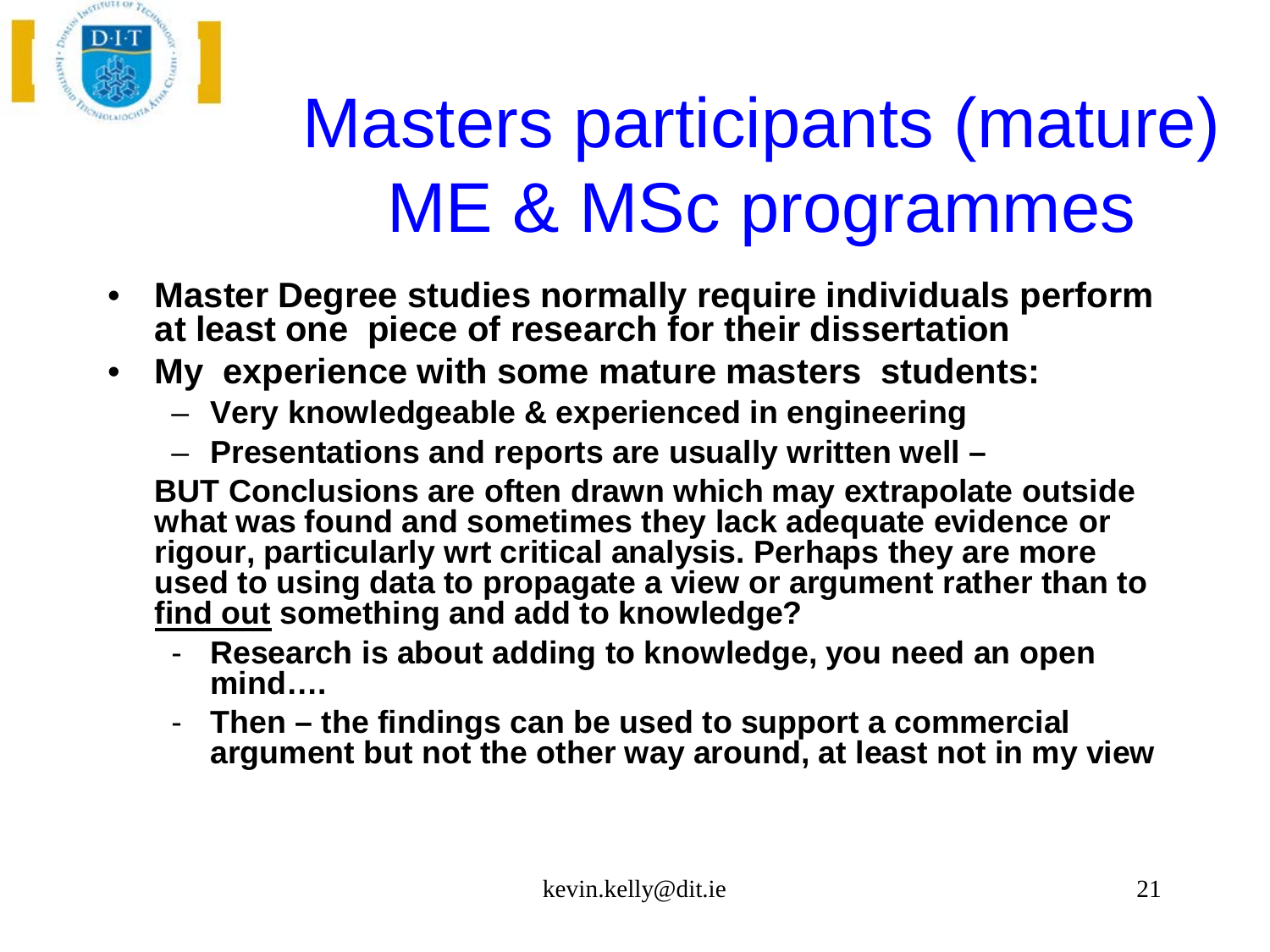

## The Bottom Line is Everything?

**I am told this a lot at present and perhaps it is true but let me present something for you to ponder…**

**Is this not a short term view in an economy where at least some clients may be increasingly looking for improved value not just the cheapest installation?**

**If so then Evidence Based Evaluation will help**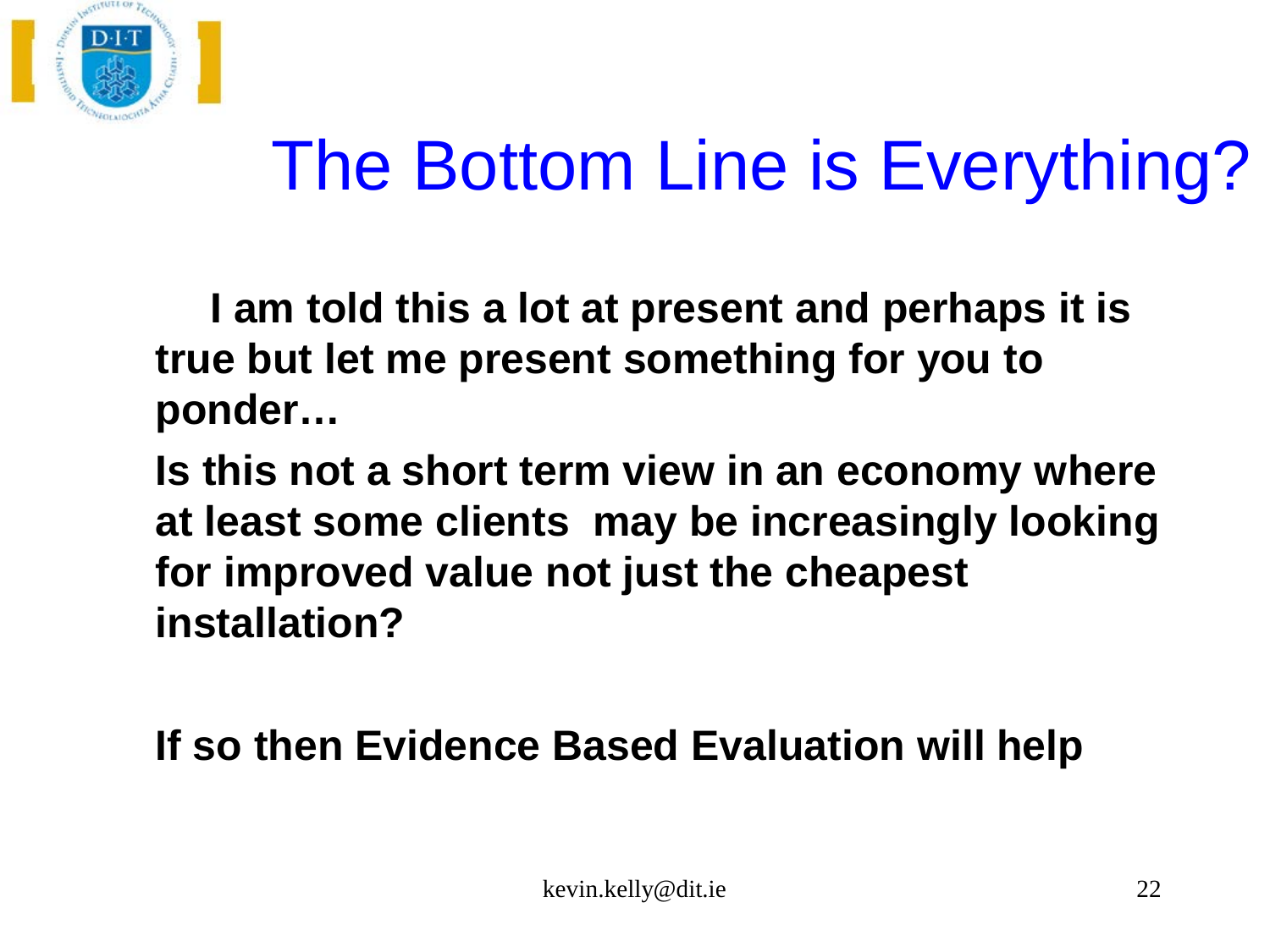

## Collaboration with Higher Education

- FWBL
- Research Groups
- Post Graduate Courses
- But with Evaluation Research data is not adequately collected in a laboratory, data is needed from real buildings – research groups in HE need you and you need HE to provide support to you
- We must all be more collaborative
	- and then everybody can win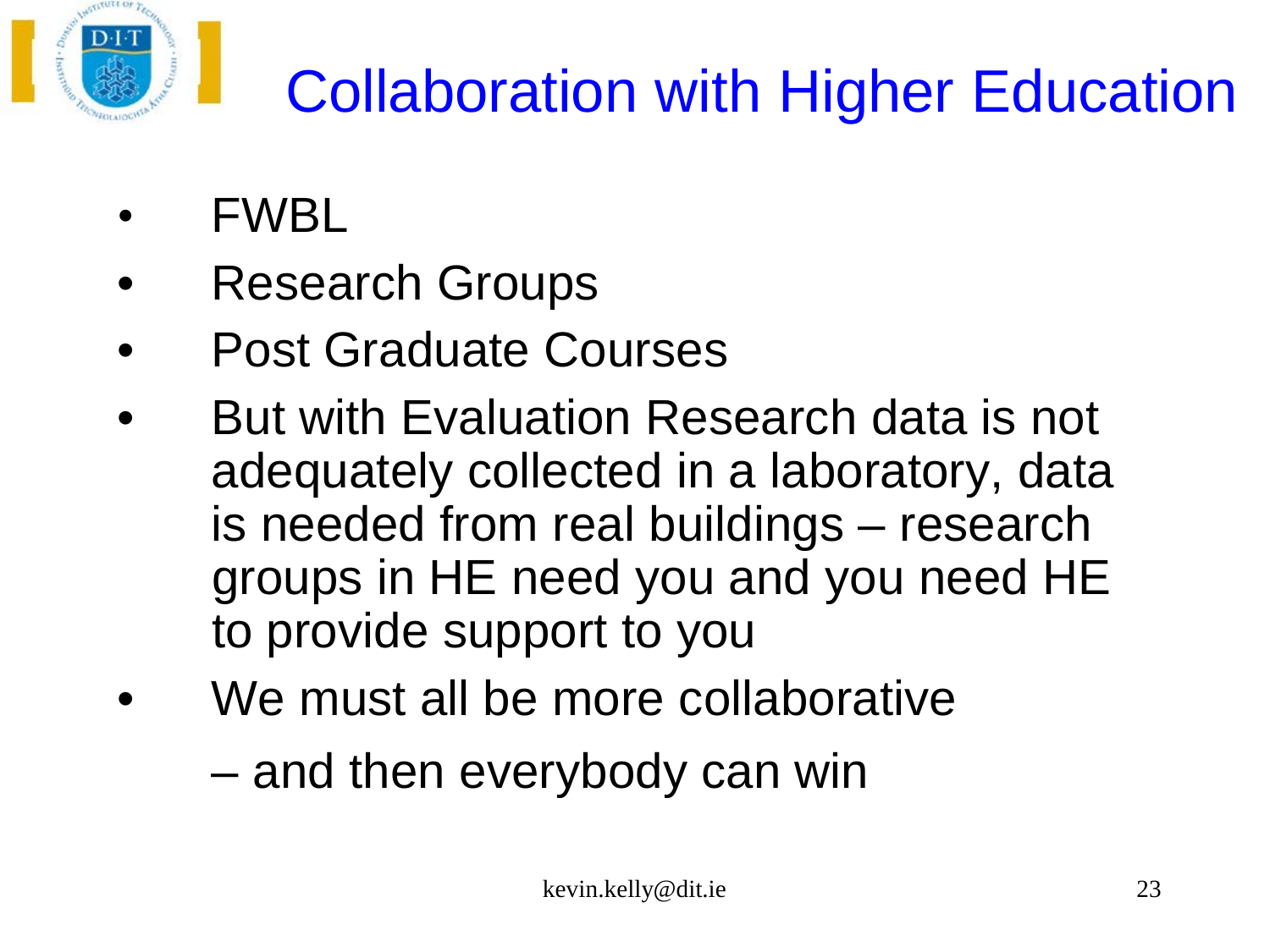

# Post Occupancy Evaluation

- *Probe series*
- *Important to Identify RQs that can be answered*  and how this will be done. Careful planning of the *Methodology must ensure* methods are fit for purpose
- Rigorous critical analysis Warts & All (*My project did not work out….)*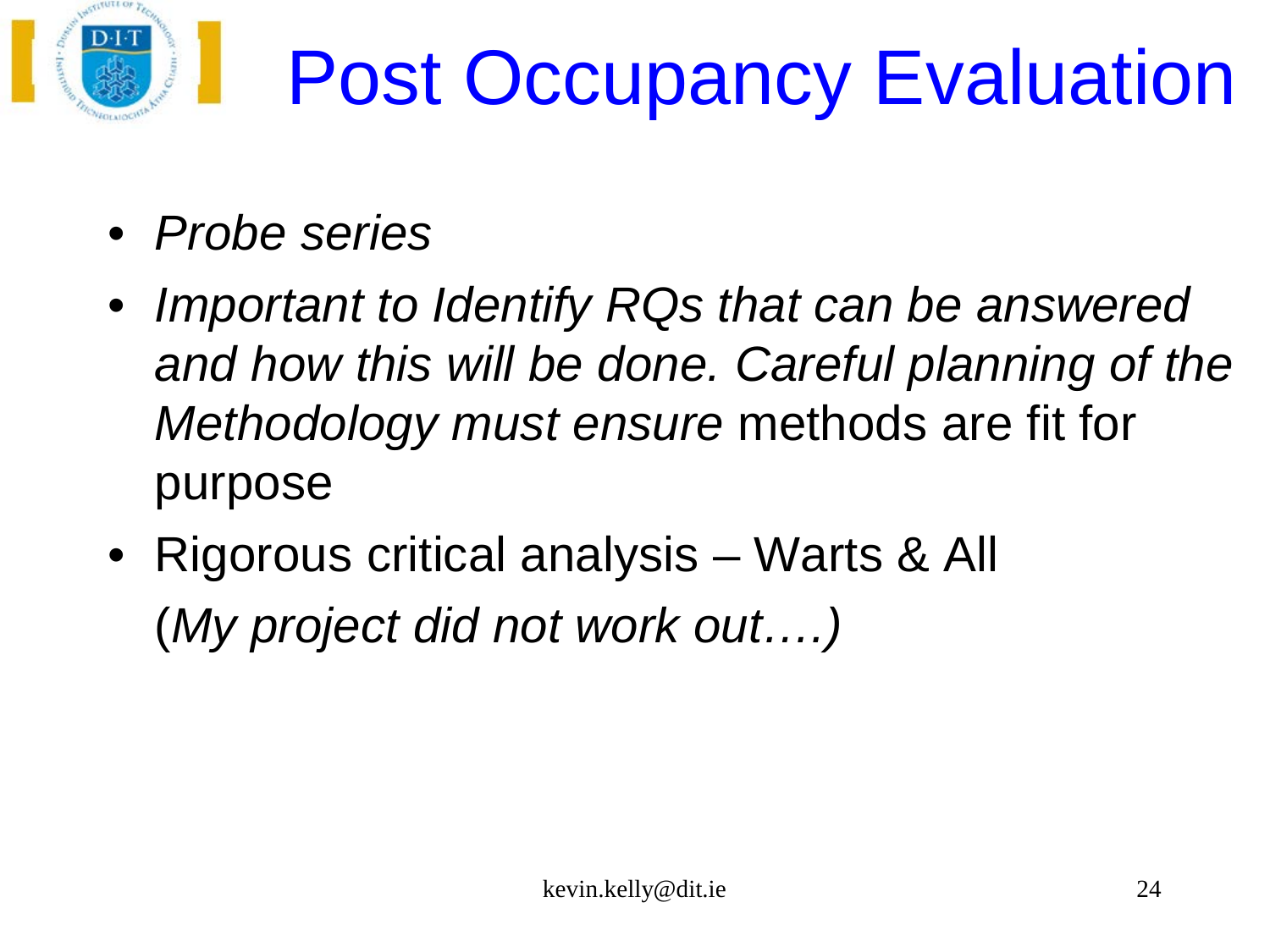

# **Conclusion**

- My experience suggests to me that rigorous engineering research is commonplace in many other countries.
- In Ireland this is not my experience in our industry, our problems to some extent may be a lack of critical mass or a lack of history in our industry at post graduate level or the lack of response of HE to industry's needs
- With the open market you and your companies will become increasingly exposed to competition from international companies where research is part of their everyday work. Ireland is now a front edge economy and a Learning Society. We must adapt change & quickly.
- We need to get moving with increased research and evidence based evaluation is where it can start for your company and for you as an individual.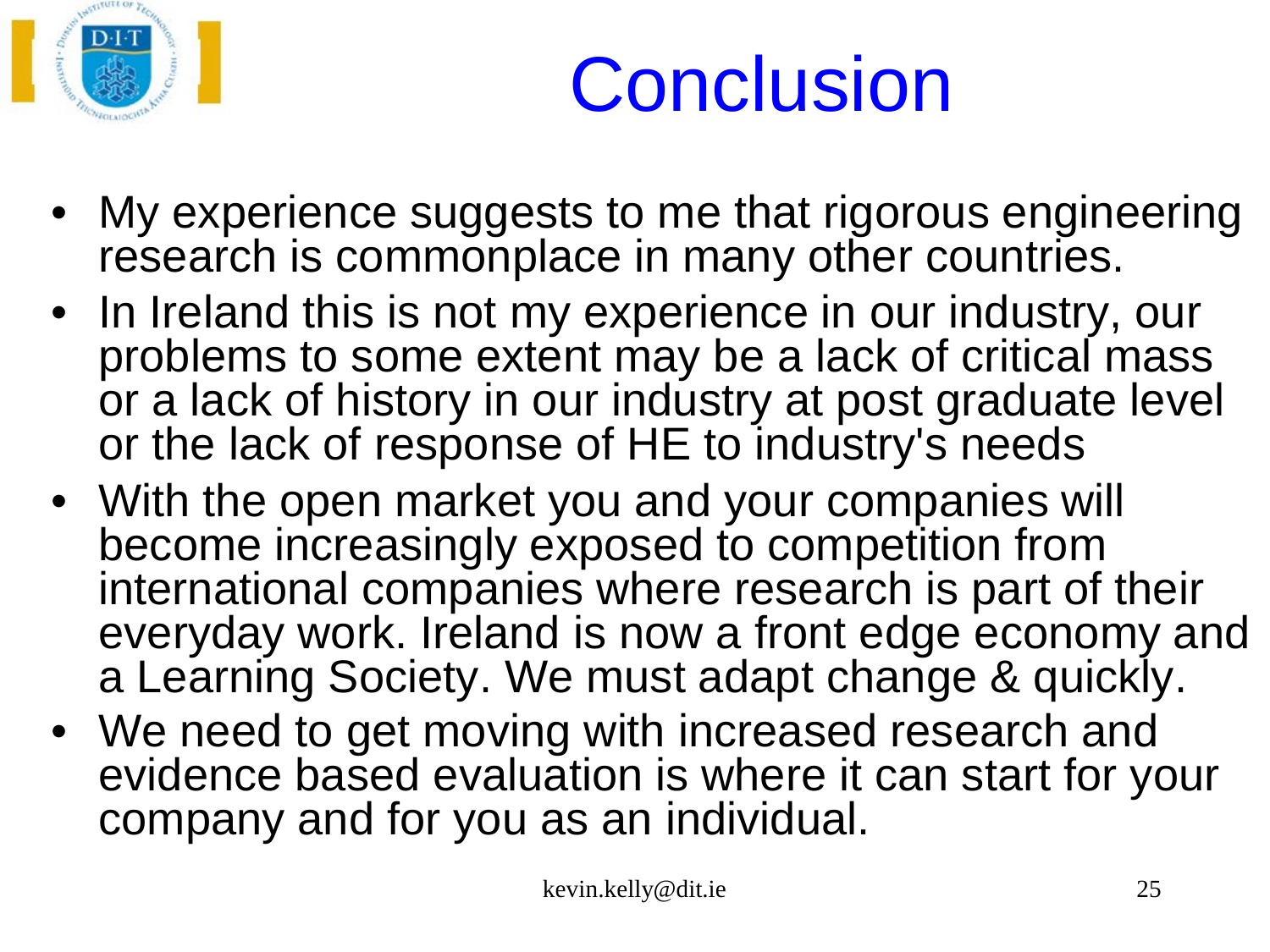

# CIBSE (ROI)

- **Sustainable Design Competition**
	- Sponsored by *John Sisk & Son*
- **SLL/ILE Irish Lighter Competition & Young Lighter -** Sponsored by *Enlighten*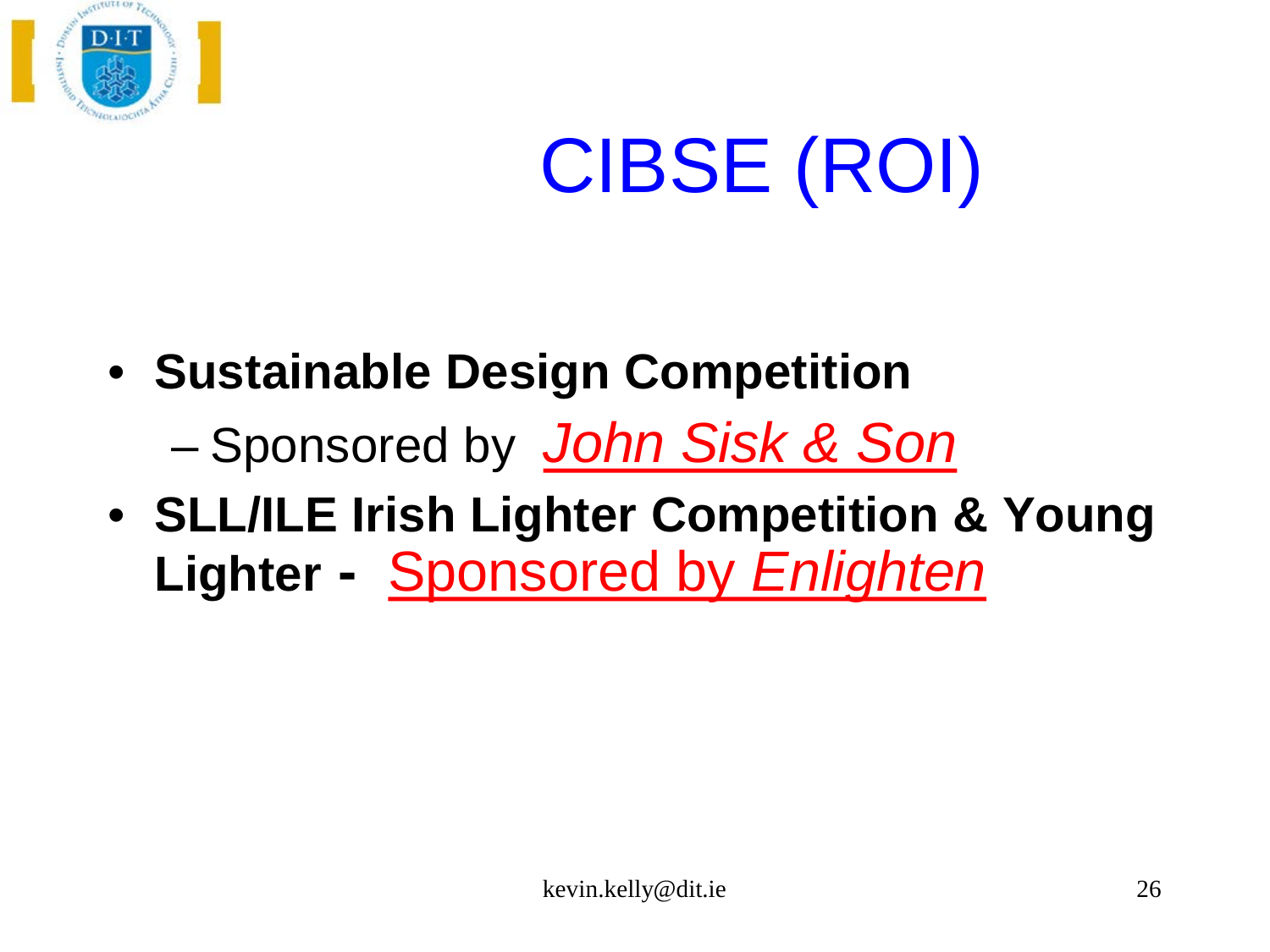

# Young Lighters

### 2004 to 2009:

- Art Gallery Lighting Winters
- Bio Rhythms Brennan
- Photosynthesis Crowley

Amongst others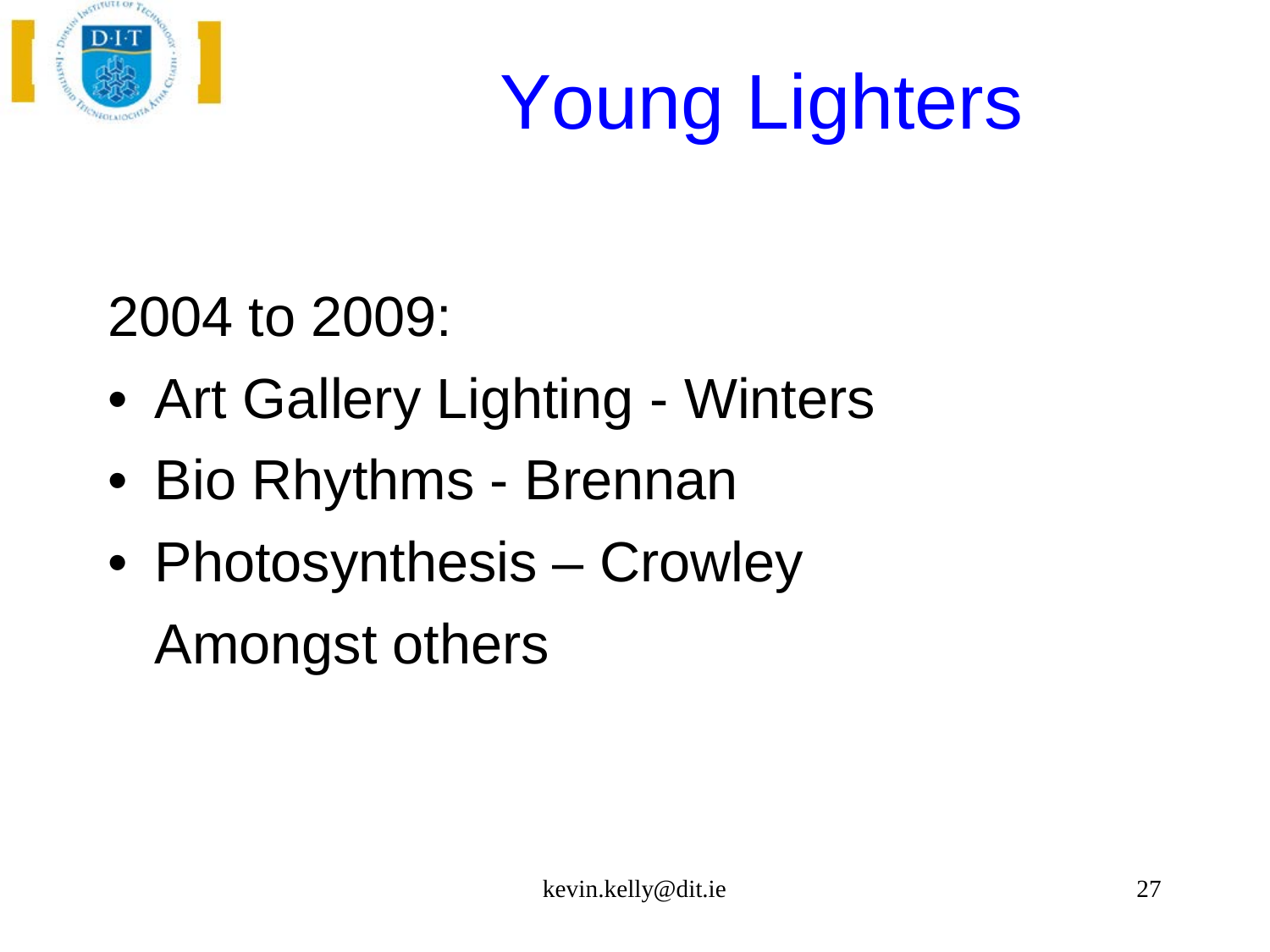

### There is good Evaluation Research out there – (*Enlighten* Irish Lighter)

### Blackwell Wins Inaugural Irish Lighter Award

Oliver Blackwell of Low Energy Designs Ltd has won the Inaugural Irish Lighter competition for the LED street and flood lighting project he designed for The Square in Tralee, Co Kerry. Unfortunately, Oliver could not attend the final presentation of papers, or the awards ceremony, as his wife gave birth to a son on the same day. However, John Murphy, his business development partner, delivered the paper on his behalf, and also collected the premier award on his behalf later that evening.

The judges for the awards were:-

- Gerard Keating (Chairman), partner in Homan O Brien & Associates and outgoing Chairman of CIBSE (ROI);
- Liz Peck, Secretary of the Society of Light and Lighting;
- Jim Patton, Light and Lighting and SLL representative NI;
- 
- Allan Howard, WSP Group

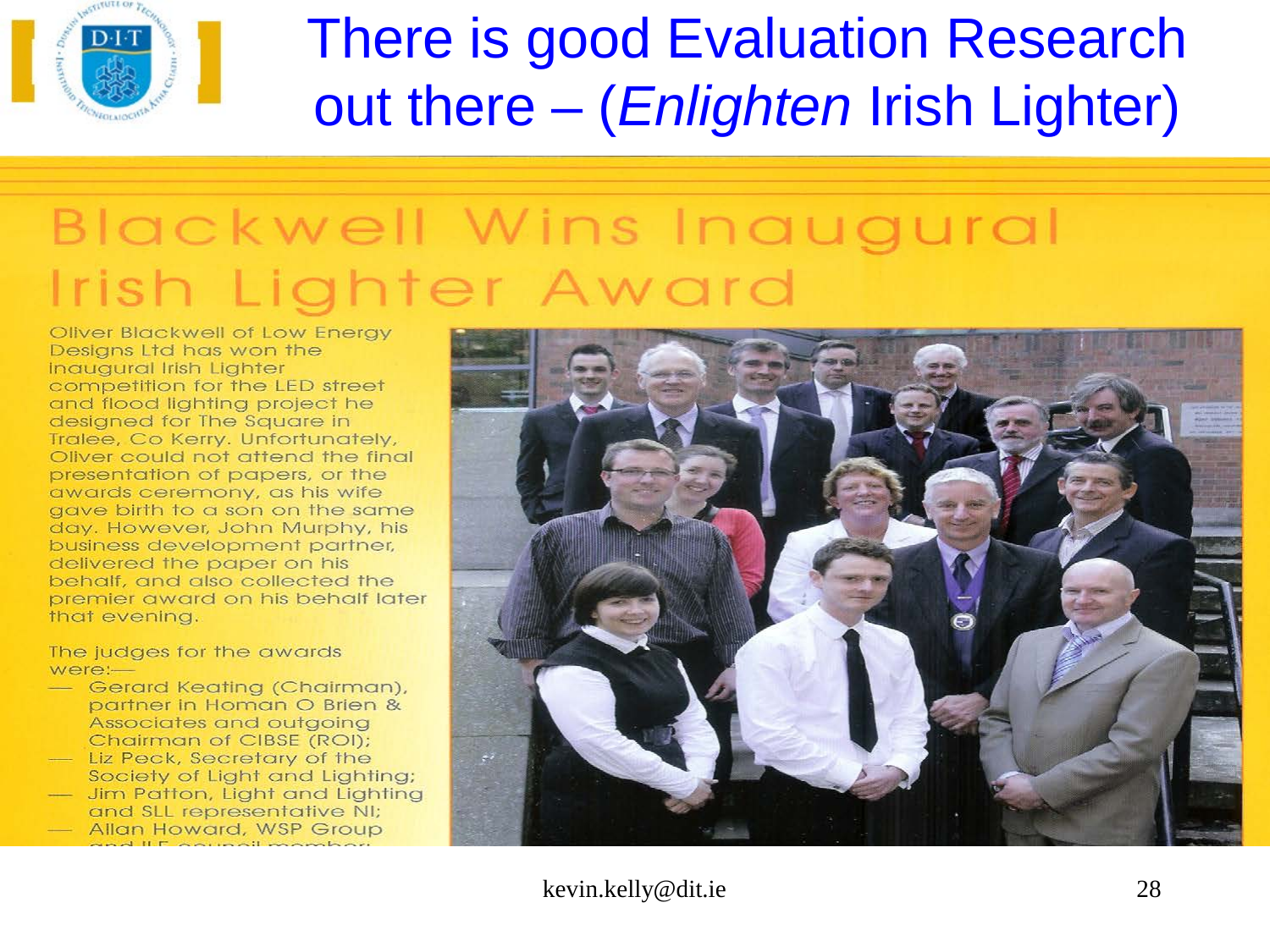

### And there is other types of research and sometimes IT IS Rocket Science

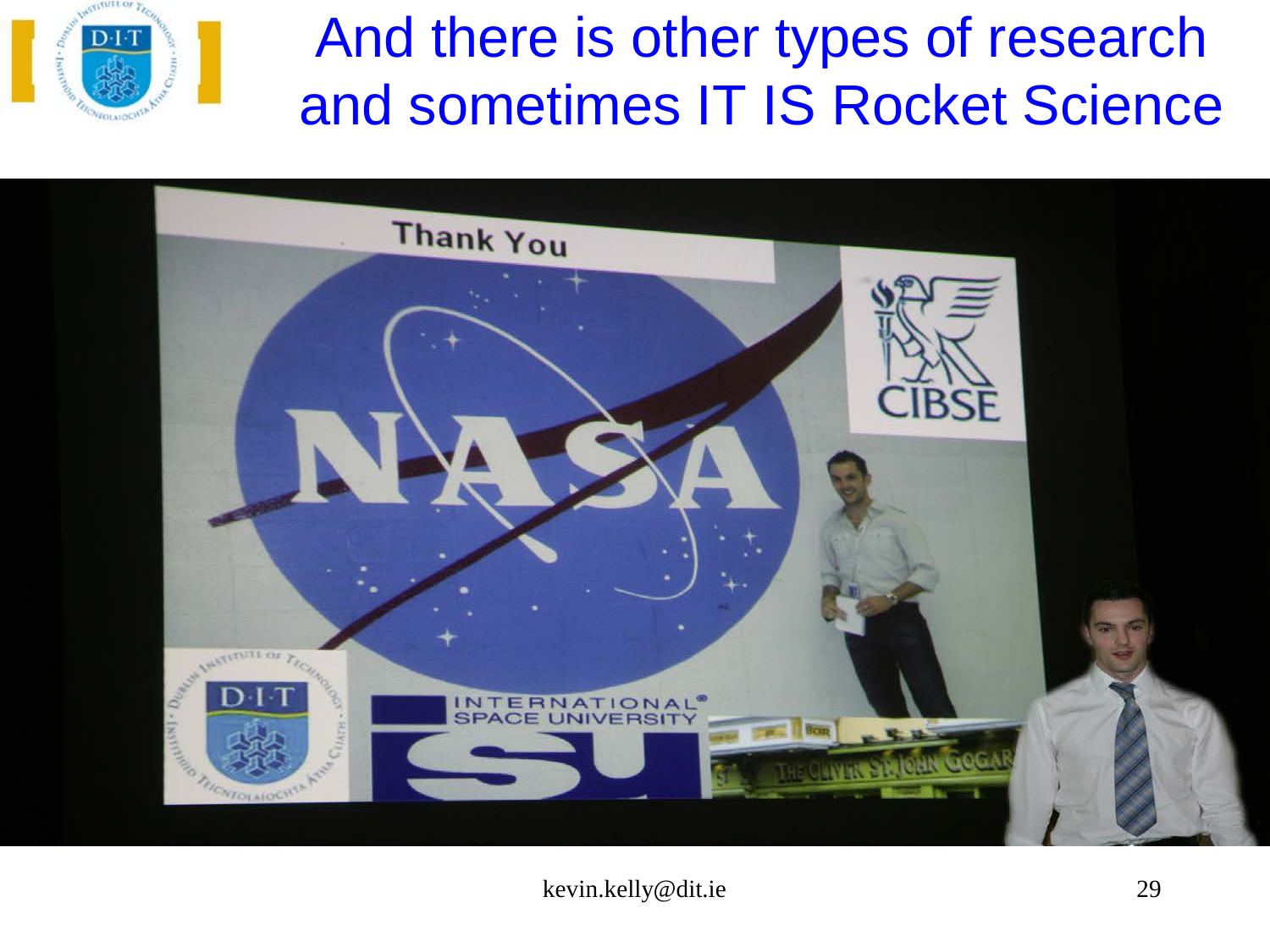

Sustainable Design Awards More Good Evaluation Research (Sponsored by John Sisk & Son)

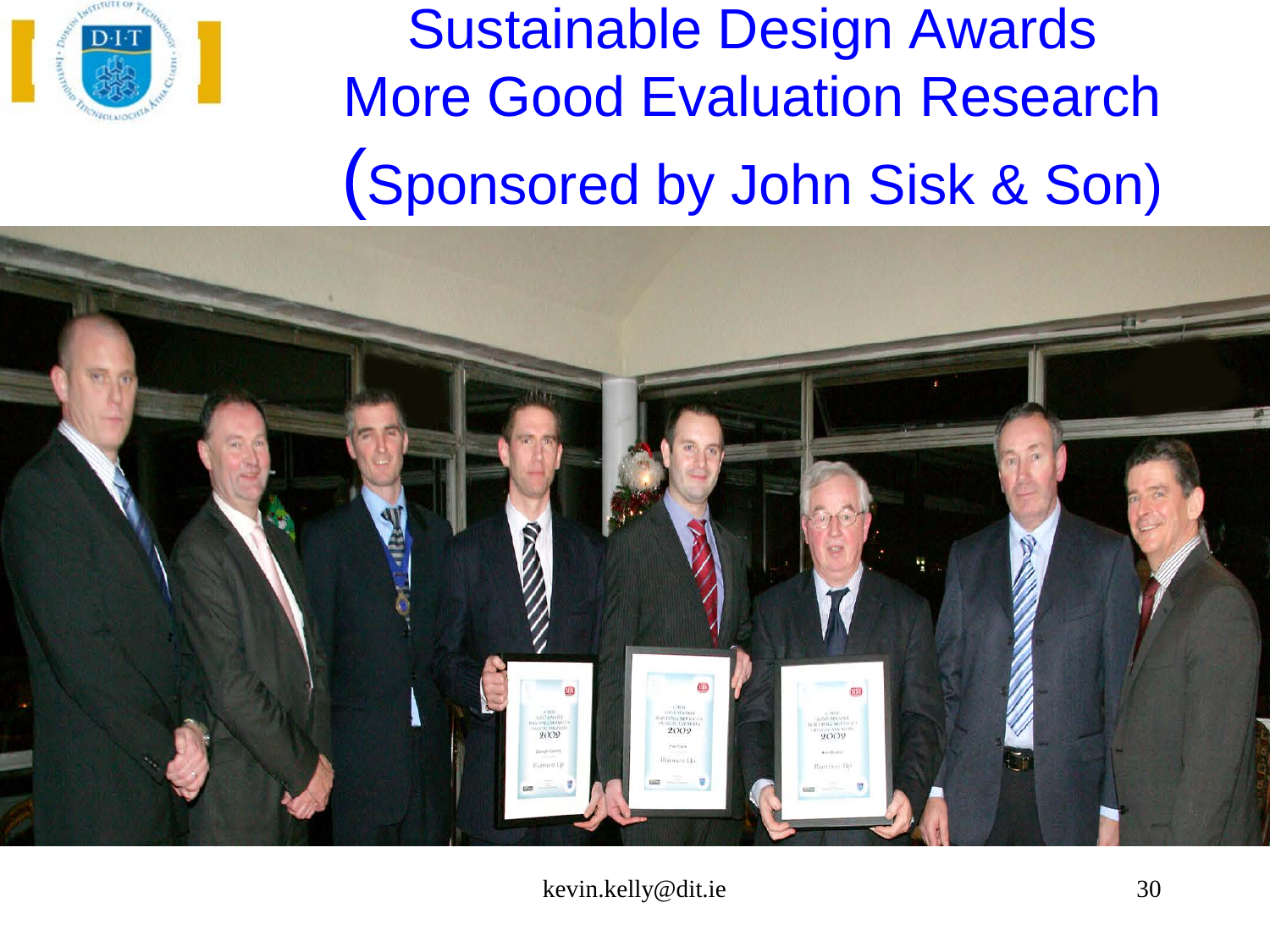

# CPD Engineers Ireland

### *Writing that journal article* –

Module 5 is intended to be an ongoing support module for participants who complete module 4 and wish to write a journal article or conduct a small piece of research. The tutor would offer support in a practical way of ongoing feedback and proof reading of drafts and acting as a critical adviser.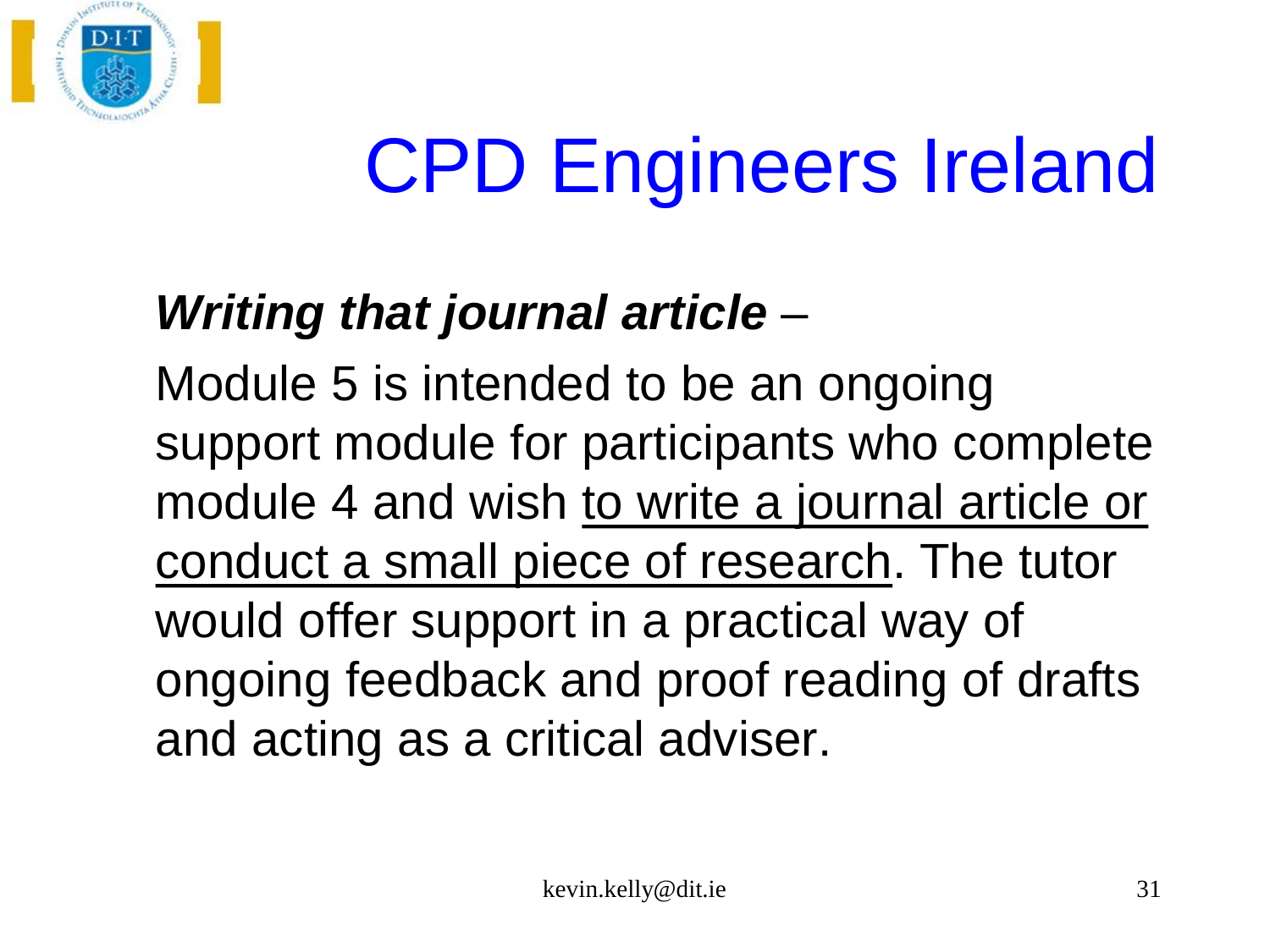

## **Irish Research in Building Services New Journal?????**

 Perhaps a collaboration b/w CIBSE, SEI & HE??? – Sponsors needed

 This would allow you see what good research looks like

 AND my forecast is that you will say: *YES we can do that.*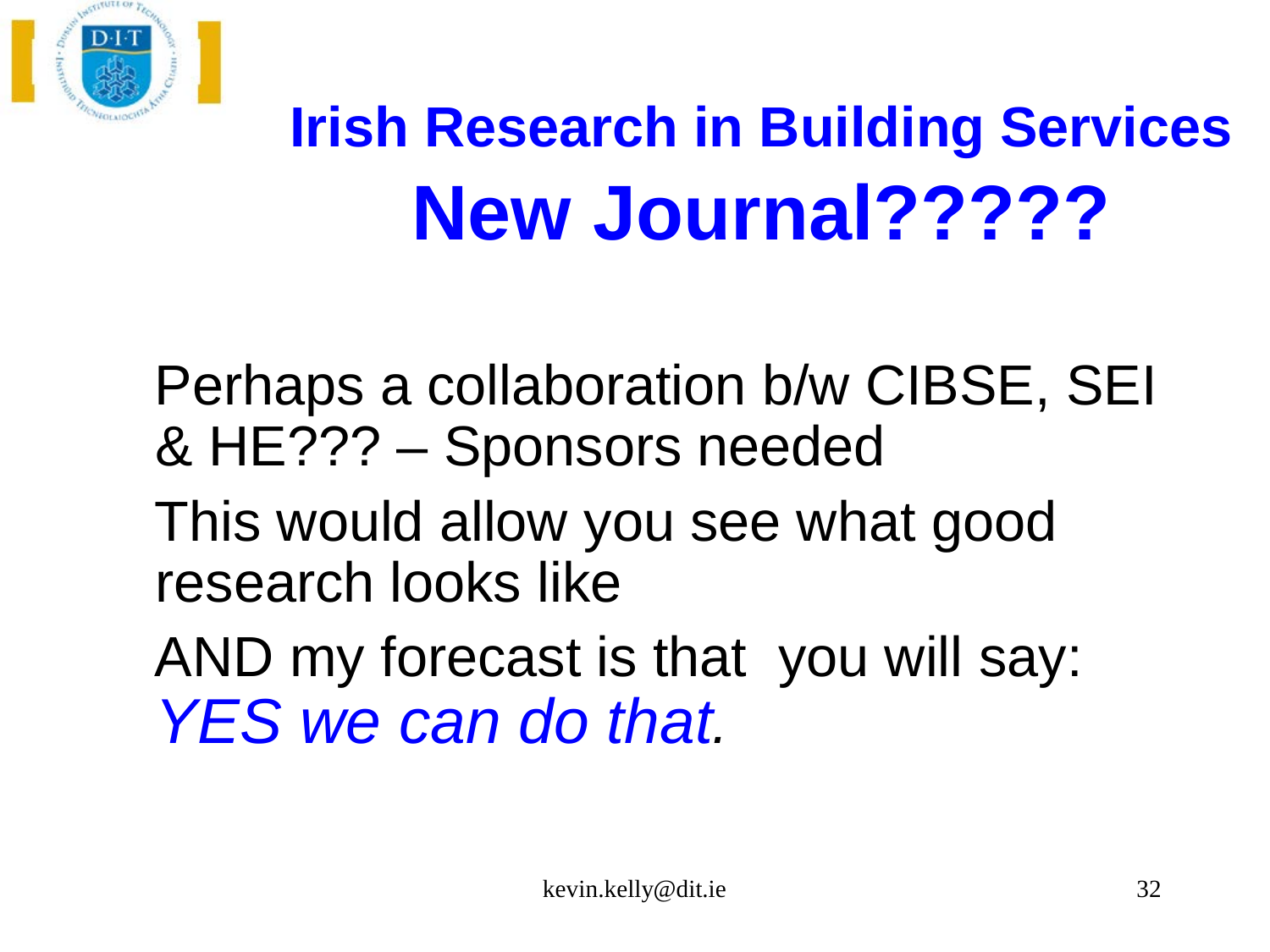

…

# Finally

There are many types of research but in this presentation I am emphasising *Evidence Based Evaluation* to you. If you would like to discuss this further

[kevin.kelly@dit.ie](mailto:kevin.kelly@dit.ie)